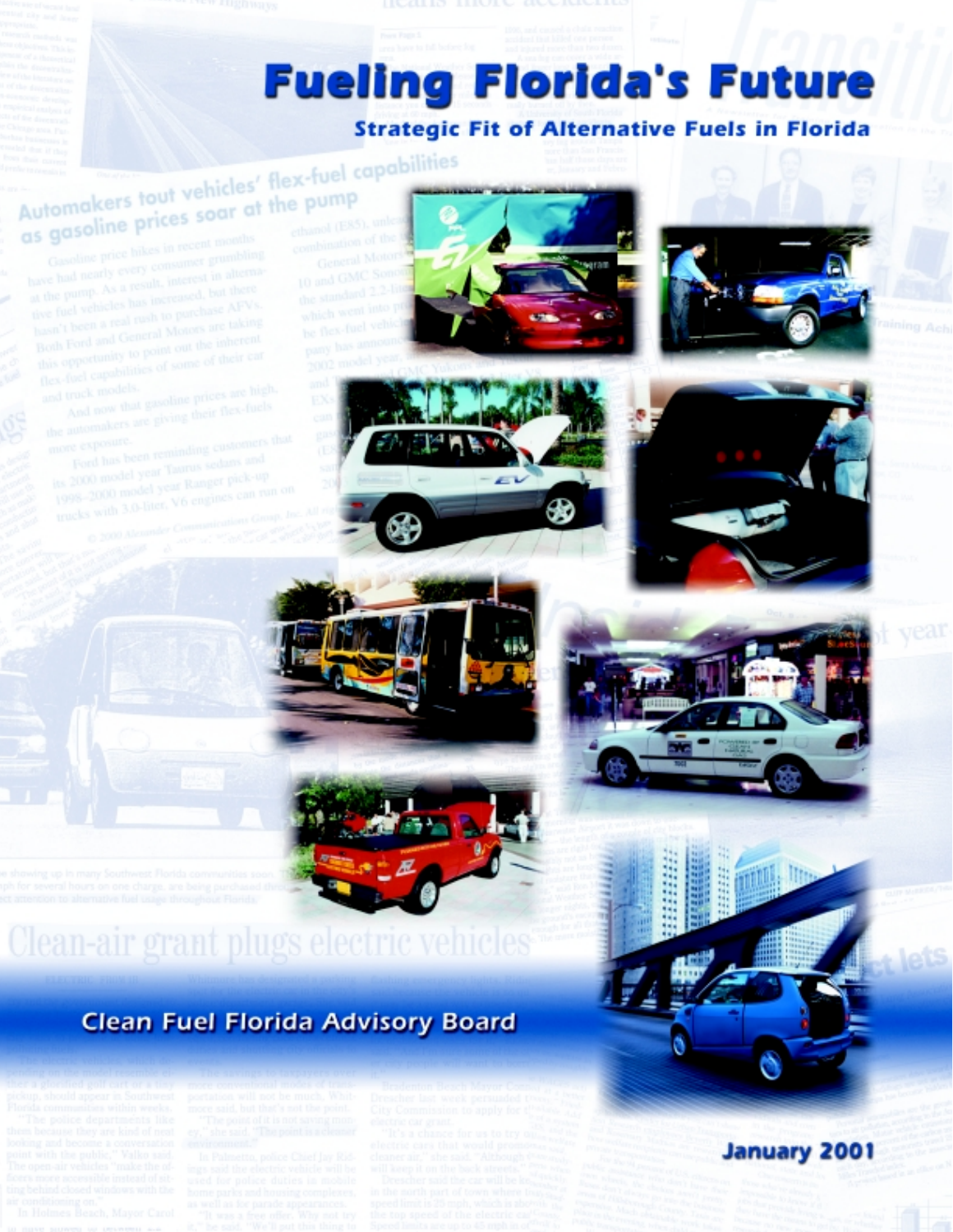# *CLEAN FUEL FLORIDA ADVISORY BOARD CLEAN FUEL FLORIDA ADVISORY BOARD*

Steve Somerville, Chair *Broward Co. Dept. of Planning & Environmental Protection*

Ed Coven, Vice Chair *Fla. Dept. of Transportation*

Terrill Booker *Tallahassee Natural Gas Dept.*

Roosevelt Bradley *Miami-Dade Transit Agency*

David E. Bruderly *Bruderly Engineering Assoc.*

Robert G. Burleson *Fla. Transportation Builders Assn.*

Holly Castille *Fla. Propane Gas Assn.*

Julia Cope *EV Ready Broward*

Donald Crane, Jr. *Floridians for Better Transportation*

Jim Davis *OceanAir Environmental*

Dotty Diltz *Fla. Dept. of Environmental Protection*

Marcia Elder *Project for an Energy Efficient Fla.*

James Flood *Gold Coast Clean Cities*

Wade L. Hopping *Alliance of Automobile Manufacturers*

Jo Ann Hutchinson *Commission for the Transportation Disadvantaged*

Bill Jones *Project for an Energy Efficient Florida*

David R. Mica *Fla. Petroleum Council*

Gary Millington *Enterprise Fla., Inc.*

Vicki O'Neil *Fla. Dept. of Agriculture & Consumer Svcs.*

Kathleen A. Randall *BP Amoco Corp.*

Rocky Randels *Fla. League of Cities*

William R. Schroyer *Fla. Dept. of Education*

Steve Simon *Fla. Assn. of Counties*

Robert Suggs *Fla. Power and Light Co.*

Bryan Taylor *Th!nk, Ford Motor Co.*

John Thomas *Fla. Institute of Technology*

R. Ed Underwood *Fla. Dept. of Management Svcs.*

Harold L. Young *Miami-Dade Co. Public Schools*

William Young, Jr. *Space Coast Clean Cities*

Harry Zehender *Sunrise Gas Dept.*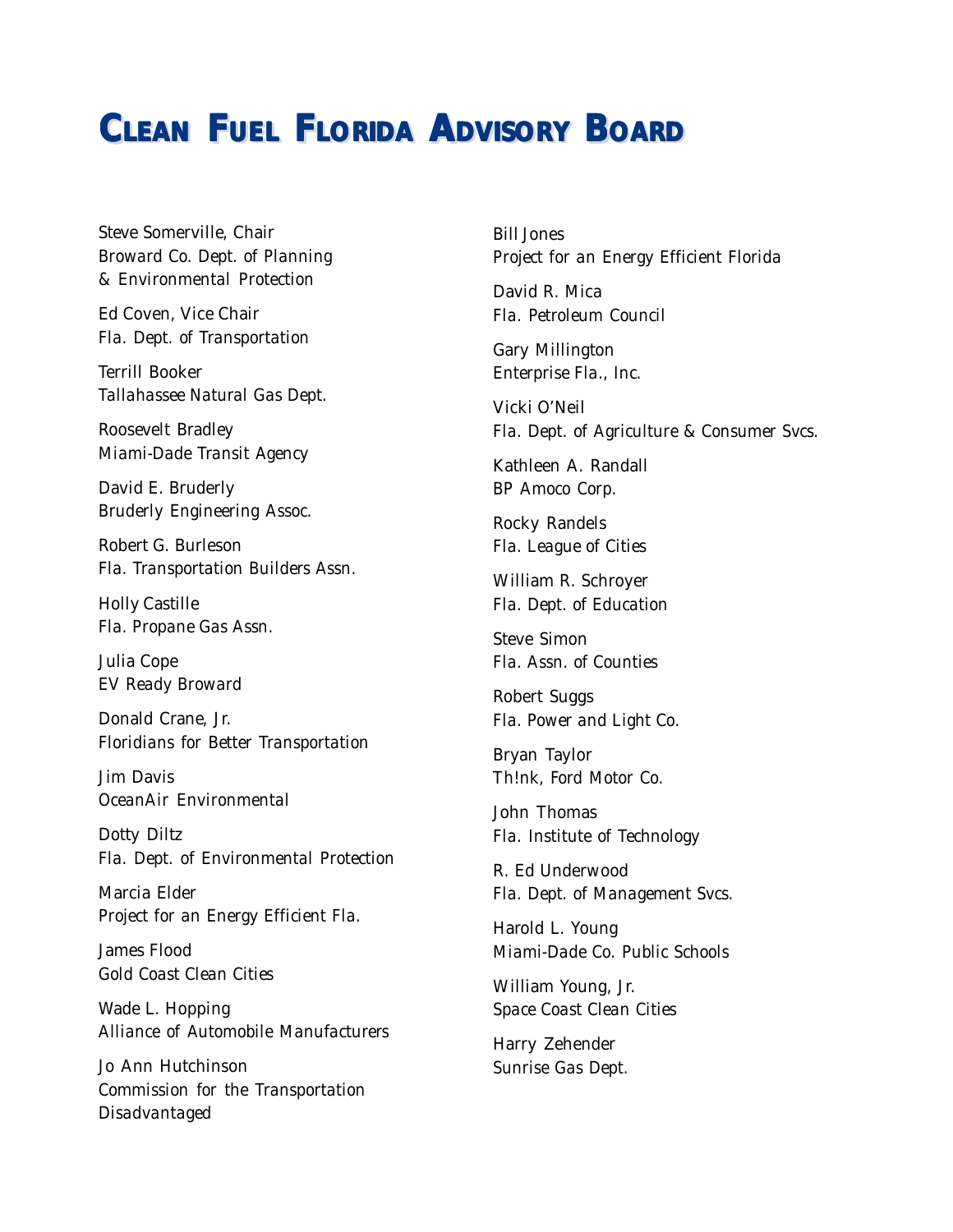

*Steve Somerville, Chair* Broward County Dept. of Planning & Environmental Protection *Ed Coven, Vice Chair* Department of Transportation

#### Board Members

*Terrill Booker* Tallahassee Natural Gas Dept. *Roosevelt Bradley* Metro-Dade Transit Agency *David E. Bruderly* Bruderly Engineering Associates *Robert G. Burleson* Florida Transportation Builders Assoc. *Holly Castille* Florida Propane Gas Assoc. *Julia Cope* EV Ready Broward *Donald Crane, Jr.* Floridians for Better Transportation *Jim Davis* OceanAir Environmental *Dotty Diltz* Dept. of Environmental Protection *James Flood* Gold Coast Clean Cities *Wade L. Hopping* Alliance of Automobile Manufacturers *Jo Ann Hutchinson* Comm. for the Transportation Disadvantaged *Bill Jones* Project for an Energy Efficient Florida *David R. Mica* Florida Petroleum Council *Gary Millington* Enterprise Florida, Inc. *Vicki O'Neil* Dept. of Agriculture and Consumer Services *Kathleen A. Randall* BP Amoco Corporation *Rocky Randels* Florida League of Cities *William R. Schroyer* Department of Education *Steve Simon* Florida Association of Counties *Robert Suggs* Florida Power and Light Company *J. Bryan Taylor* TH!NK Mobility, LLC *John Thomas* Florida Institute of Technology *R. Ed Underwood* Department of Management Services *Harold L. Young* Miami-Dade County Public Schools *William Young, Jr.* Florida Solar Energy Center *Harry Zehender* Sunrise Gas Department

# CLEAN FUEL FLORIDA ADVISORY BOARD

January 8, 2001

The Honorable Jeb Bush Governor, State of Florida The Capitol Tallahassee, FL 32399

The Honorable Steven M. Seibert Secretary, Florida Department of Community Affairs 2555 Shumard Oak Blvd. Tallahassee, FL 32399

Dear Governor Bush and Secretary Seibert,

I am pleased to submit for your review and consideration our report "Fueling Florida's Future."

The Clean Fuel Florida Advisory Board was organized as a result of the Florida Clean Fuel Act signed by the Governor in 1999. The purpose of the Board is to study the implementation of alternative fuel vehicles and formulate and provide policy recommendations to the Secretary of Community Affairs on the expansion of their use. The Board's initial findings and recommendations are included in this report.

I wish to extend my sincere thanks to the members of the Board for their participation and contribution of time, energy and expertise that enabled us to achieve our objectives, as well as the staff of the Department of Community Affairs for their support of our activities. I also wish to recognize the Center for Urban Transportation Research (CUTR) at the University of South Florida for its contribution in providing information for the Board and the Florida Conflict Resolution Consortium at Florida State University for assisting the Board in reaching consensus on the diverse issues addressed by this report.

With this report, the work of the Board has only just begun. This report should be viewed as the basis of an ongoing effort to improve fuel choices and provide a secure economic future for the state of Florida.

Respectfully submitted,

Steve Somerville Chair Clean Fuel Florida Advisory Board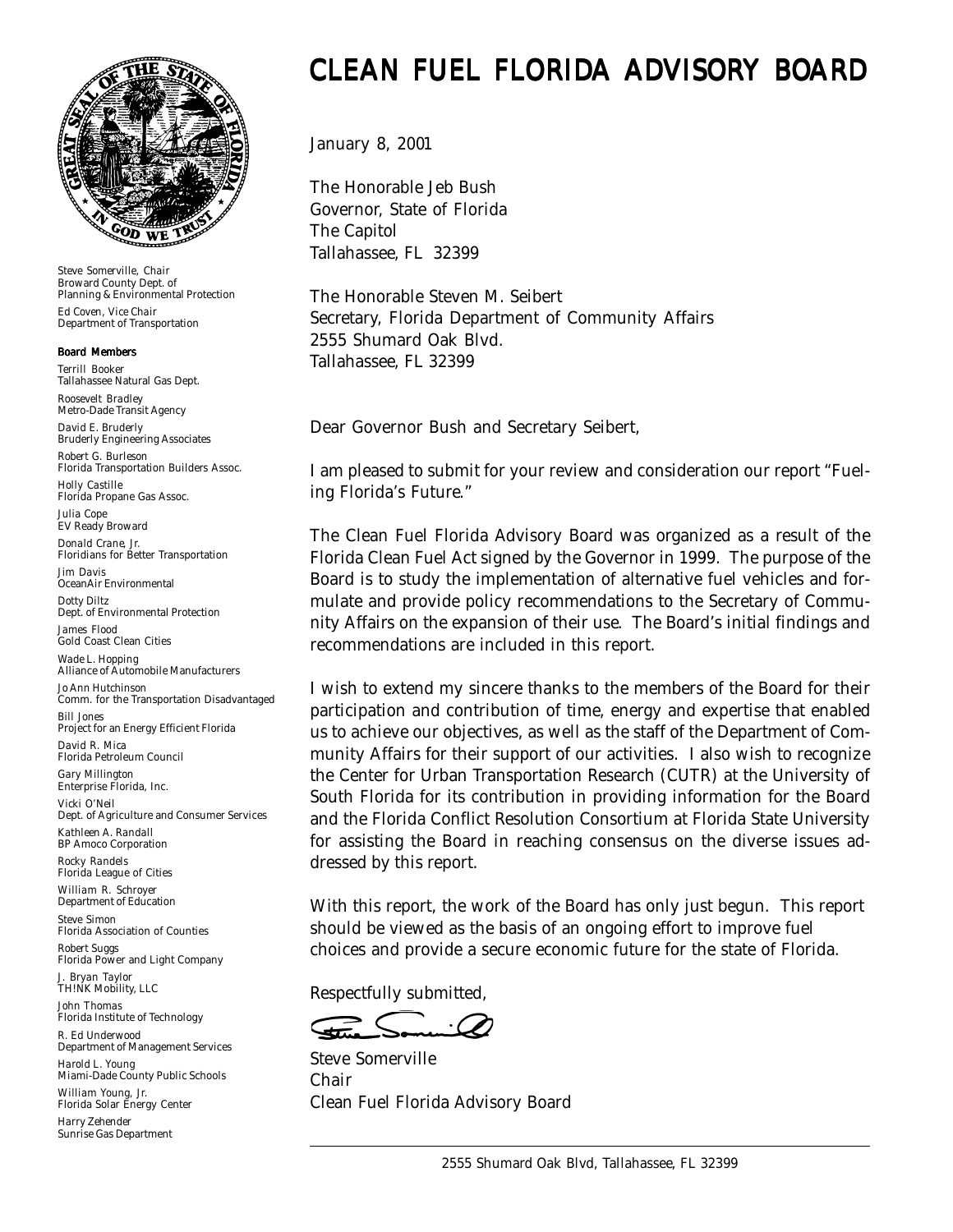# $T_{ABLE}$  *Of CONTENTS*

| What are Some of the Current Obstacles to Expansion of the AFV Market?  13 |
|----------------------------------------------------------------------------|
| The Case for Enhancing the Alternative Fuel Market in Florida  14          |
|                                                                            |
|                                                                            |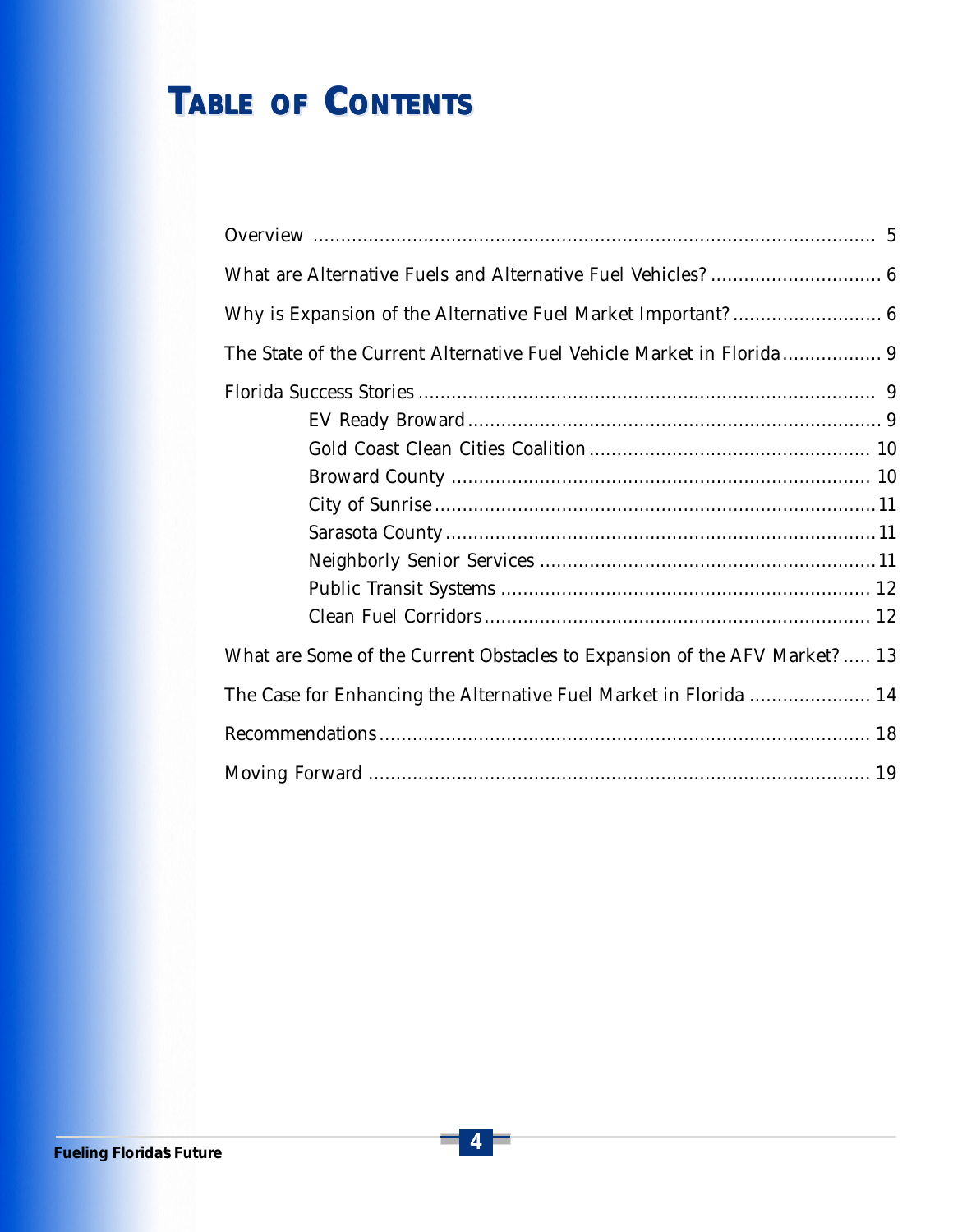# *OVER VERVIEW VIEW*

**Throughout 2000, the issue of rising gasoline prices became a regular feature of news headlines. Fuel protests in Europe have threatened the economies of several coun-**

tries. Retail gasoline prices in the U.S. increased nationally from \$1.16 per gallon in the summer of 1999 to an average of \$1.60 per gallon by the winter of 2000.

The nation's transportation system relies heavily on the supply of gasoline and diesel fuel to bring food to tables and workers to jobs. The transportation sector of the U.S. remains more than 97% depen-

dent on petroleum fuels and consumes approximately 2/3 of the nation's oil demand. Highway transportation alone uses more than half of the nation's oil demand, while the number of vehicles on our roads and miles driven continue to steadily increase. As a result, U.S. oil import demands continue to rise concurrently with an increase in the global demand for oil.

Worldwide oil reserves are becoming more concentrated in a smaller number of countries. This situation leaves the U.S. increasingly vulnerable to the potentially serious adverse economic impacts of disruptions in oil supply. The large and growing levels of oil imports also represent a major transfer of wealth from the United States to oil exporting countries; in 1999, this exceeded \$49 billion.

Coupled with decreasing air quality and increasing global competition in transportation technologies, the nation's attention is focused on the issue of energy policy and the need to secure our energy future. Consumers want more than an explanation about rising fuel costs; they want solutions. Policy makers need to ensure a sound economic future. Fortunately, in Florida

the work is well under way to improve energy security, establish an environment for energy choices, and to strengthen the economic future of the state.

In 1999, Governor Jeb Bush signed the Florida Clean Fuel Act, which established the Clean Fuel Florida Advisory Board to study alternative fuel vehicles and formulate and provide policy recommendations. The Board is now developing an action plan for the mid and long term to remove obstacles

to the development of an alternative fuel market in Florida, create a business and consumer environment to support a thriving alternative fuel industry, and recommend strategic investments for the market to grow. Expanding the use of alternative fuels in Florida will enhance the quality of life in the state and contribute to its continued economic prosperity. Promoting a cohesive program of alternative fuel use offers large potential rewards to the state, with minimal risk.

*The transportation sector of the U.S. of U.S. remains more than 97% dependent on petroleum fuels dependent and consumes approximately 2/3 of the nation's oil demand. of the* 



*This situation leaves the U.S. This situation leaves the U.S. increasingly vulnerable to the potentially adverse economic impact of economic impact of disruptions in oil supply.*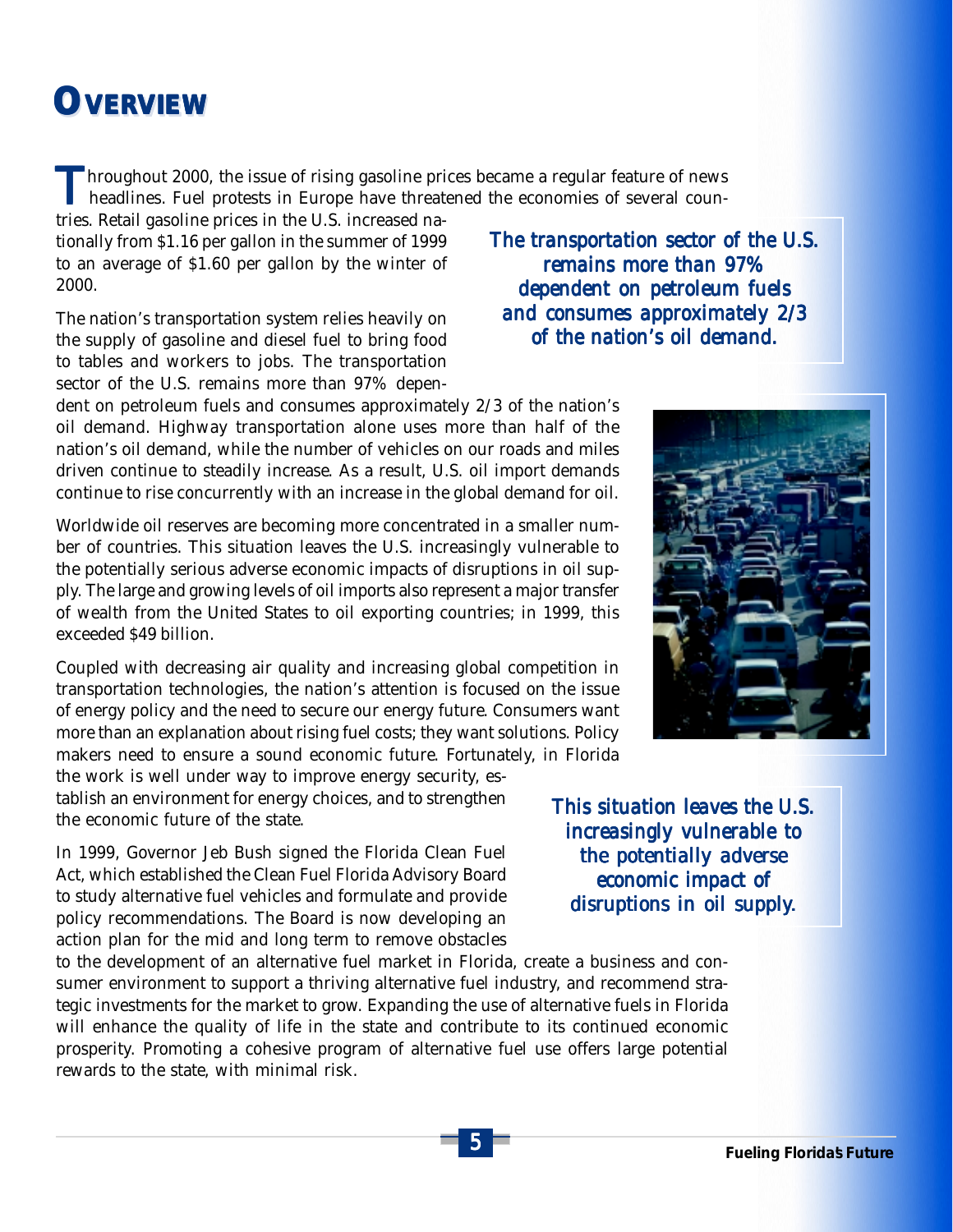### *WHAT ARE ALTERNATIVE FUELS AND ALTERNATIVE FUEL VEHICLES (AFVS)?*

Alternative fuels include natural gas, both liquid (LNG) and compressed (CNG); propane (LPG); electricity; bio-diesel (diesel fuel produced from a source other than petroleum, alone or mixed with traditional diesel); alcohol (both methanol and ethanol, alone or mixed with gasoline); hydrogen; and synthetic fuels.



*Expanding the use of alternative fuels in Florida will enhance the quality of life in the state and contribute to its continued economic pr economic prosperity.*

Vehicles that use these fuels are regarded as alternative fuel vehicles and fall into three major categories:

- 1) dedicated—designed to use only one specific alternative fuel
- 2) bi-fuel / flex-fuel / dual fuel—capable of operating on two different fuels, usually a traditional and an alternative fuel
- 3) hybrid—uses electric and another fuel source simultaneously for propulsion

Flex-fuel technologies and dedicated or bi-fuel systems for CNG and LPG are well developed; fuel sources for hybrid electric applications, such as hydrogen for fuel cells, still require development prior to commercial use.

### *WHY IS EXPANSION OF THE ALTERNATIVE FUEL MARKET IMPORTANT?*

Two primary factors drive the importance of AFVs the economy and the environment.

#### *ECONOMIC I SSUES*

Florida and U.S. dependence on gasoline as a transportation fuel source continues to grow while more and more of the oil is imported. Petroleum imports make up about half of the U.S. trade deficit and are estimated to account for up to 70% within the next 20 years. Military spending to protect U.S. interests in the Gulf region cost an estimated \$57 billion per year.

The transportation sector is a major contributor to the growing U.S. trade deficit and is the leading sector in the use of energy. Imports of oil and motor vehicles and parts accounted for 57% of the \$322.4 billion deficit in 1999, imposing large penalties on the nation's economic growth and a loss of do-



6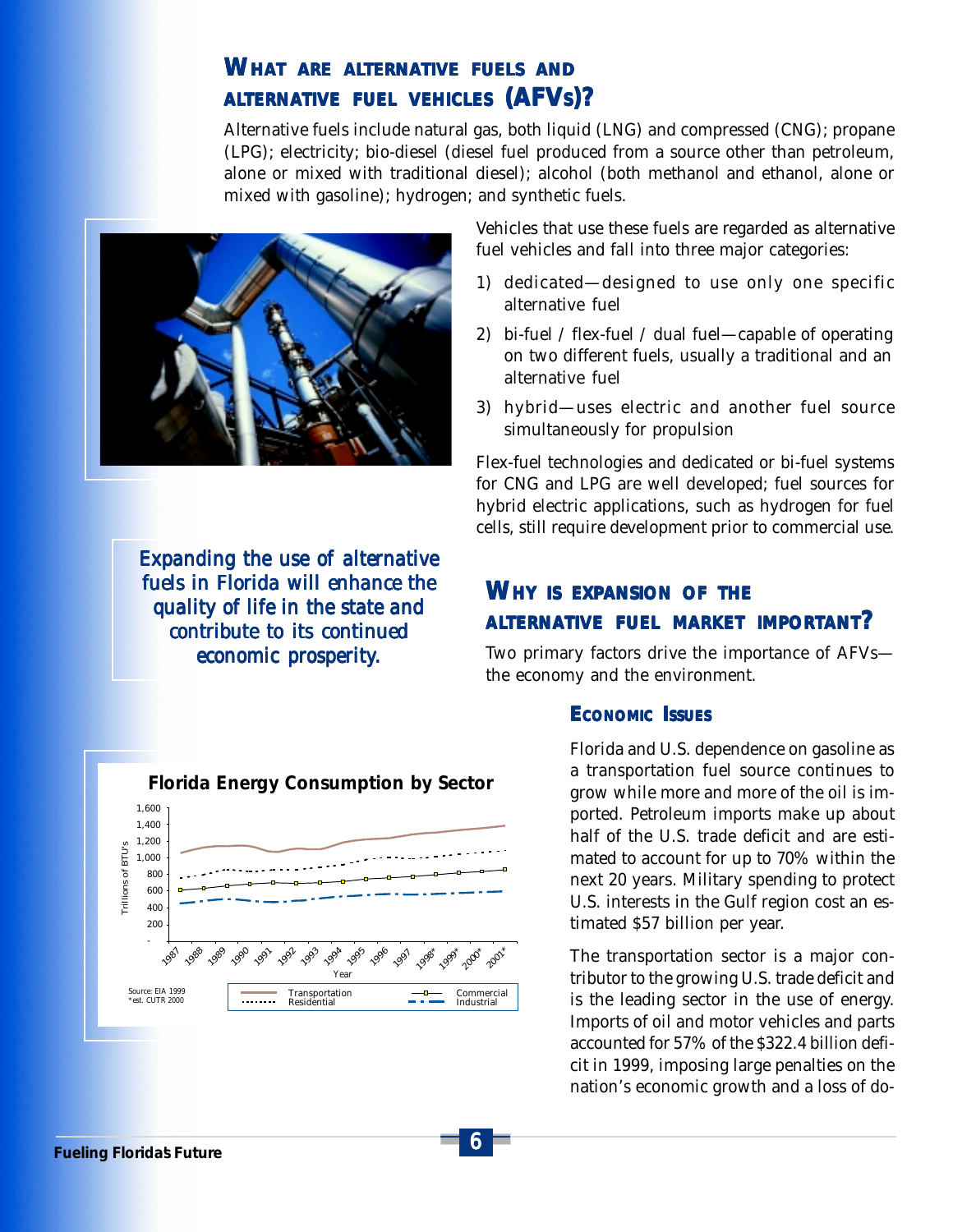mestic jobs. To the consumer, transportation accounts for about 14% of the total personal consumption expenditure of \$86.4 trillion (in 1999). In 1999, consumers spent \$99 billion on new cars for personal use, and \$134 billion on fuel and oil. To business and industry, transportation costs are a significant component of overall operating costs, and the sustainability of our transportation systems is a major concern. If transportation-related costs are reduced through enhanced fuel choices, it could provide significant direct benefits to consumer pocketbooks and business profits.

U.S. reserves of petroleum are not matched by consumption patterns. According to the U.S. Energy Information Office, imports exceeded domestic supplies of petroleum in 1993 and have been growing as a percentage of our supply ever since. In Florida, petroleum is, by far, the leading source of energy consumed in our state. Coal and natural gas are the next two most significant energy sources, primarily for electric power generation.

Transportation consumption patterns can be changed through the increased use of alternative fuels. This fact is central to why U.S. and Florida policy makers should look to AFVs as a start to a fresh energy approach.

Consumption of gasoline in Florida in 1999 was over 18 million gallons daily. Petroleum consumption in Florida is projected to grow at rate of 1.8% each year over the next 20 years and, at this projected rate, will exceed 28 million gallons (671,000 barrels) per day by 2020.

Of additional concern to Florida's policy makers is sustained economic activity and increases in living standards for Florida citizens. The state's highway system is essentially reliant on just one source for fuel—petroleum. It is difficult to imagine any business in the position of dependence on a single supply, yet this is the position that Florida and the nation find themselves in with their heavy dependence on petroleum as a transportation fuel. To ensure that the transpor-



*If transportation-related costs are reduced through enhanced fuel reduced through choices, it could provide significant it could significant direct benefits to consumer benefits to consumer pocketbooks and business profits.*

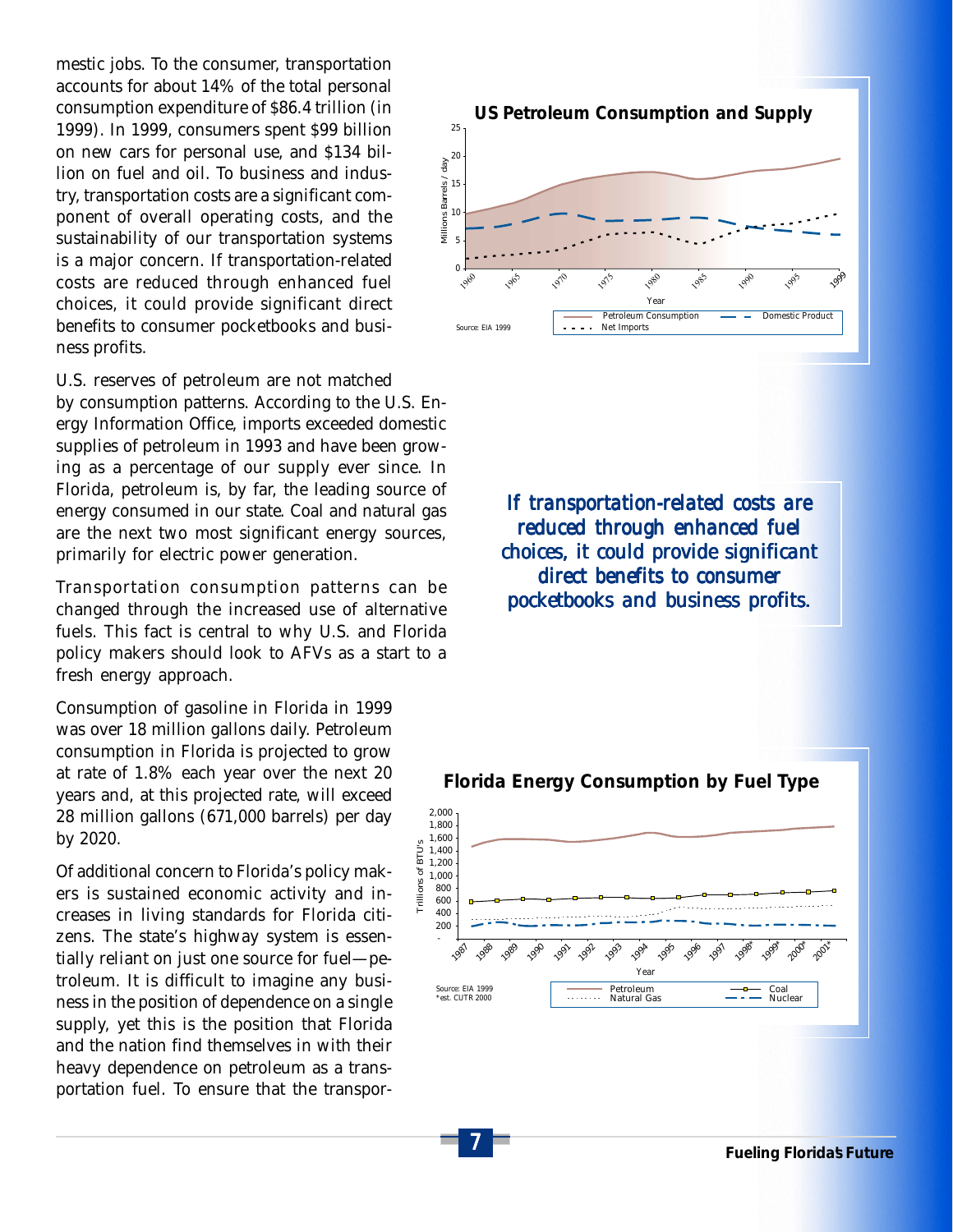tation system can continue to be accessed and utilized well into the future, it is prudent to reduce dependence on a finite resource such as petroleum and foster the use of alternative fuels.

*Petroleum consumption in Florida is projected to grow at a rate of 1.8% each year at a rate 1.8% each over the next 20 years and, over the next years and, at this projected rate, will at this rate, will exceed 28 million gallons exceed 28 gallons per day by 2020. per day 2020.*





#### *ENVIRONMENTAL I SSUES*

Extensive data collected throughout the U.S. have led to the recognition that a major contributor to our country's air quality problem is the exhaust from highway transportation vehicles. To address these problems, regulations and technology developments have targeted highway vehicles as specific pollutant sources. As a result of the Clean Air Act and the introduction of new technologies, emissions per vehicle mile have been reduced by more than 90 percent since the 1960s. However, due to the dramatic increase in vehicle-miles traveled, transportation still remains a major contributor to U.S. emissions of pollutants.

Assuming continued growth in the

*Florida now stands poised to develop and nurture advanced transportation technologies and take advantage of the opportunities offered by the growing global market for market for motor vehicles.*

number of licensed motor vehicles, as well as continued growth in vehicle miles traveled, much of the gain in cleaner air anticipated from new motor vehicle technologies will not be realized unless something is done to reduce aggregate demand for petroleum as a transportation fuel source. Regardless, many of the new motor vehicle technologies continue to use non-renewable petroleum as their primary fuel source. The transportation sector is by far the largest consumer of petroleum fuels in Florida and the U.S. and accounts for about 33% of carbon dioxide and NOx emissions, 77% of carbon monoxide emissions, and more than 33% of volatile organic compounds. Alternative fuels can reduce emissions of many of these pollutants.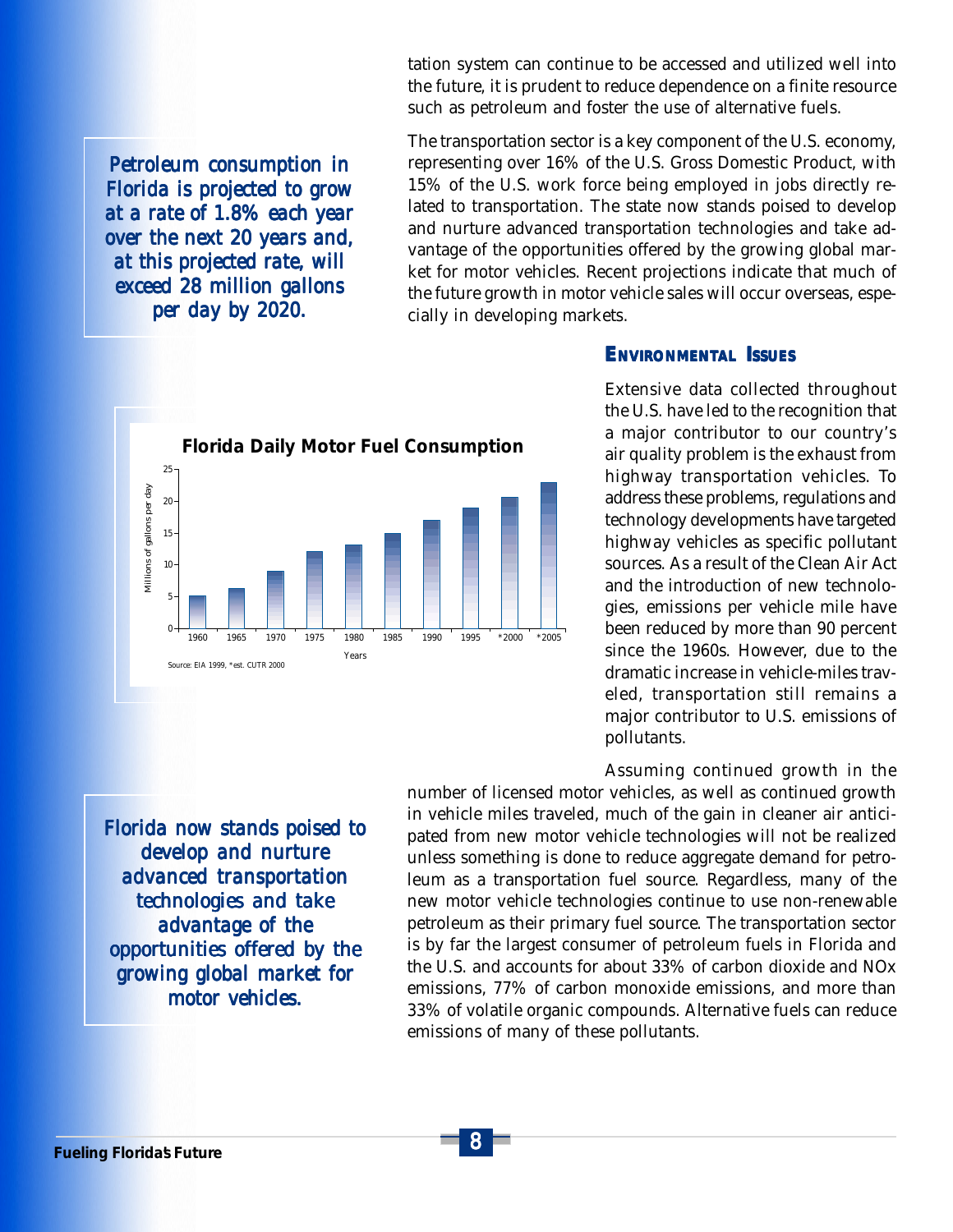# *THE S TATE OF THE CURRENT ALTERNATIVE FUEL VEHICLE MARKET IN FLORIDA*

Alternatively fueled vehicles have moved into the mainstream and are in wide use in private and government fleets. The U.S. Department of Energy estimates that more than 430,000 alternative fuel vehicles are on the road in the United States today. Throughout Florida, alternative fuel vehicles are successfully serving their communities and businesses, as the success stories that follow will illustrate.

A survey conducted by the Center for Urban Transportation Research at the University of South Florida in Tampa in mid 2000 identified 5,725 AFVs in 25 counties in Florida. More than 50% of the reported AFVs are private, business or local fleet vehicles. Of Florida's AFVs, the federal government fleet operates 33%, State government fleets operate 3%, and energy providers operate 13%. The remaining AFVs are local or municipal fleets or vehicles operated by private businesses and individuals.

## **FLORIDA SUCCESS STORIES**

The following success stories briefly outline some of the alternative fuel vehicle programs already under way in Florida.

#### *EV READY BROWARD (EVRB)*

Partnering public and private sector entities can ensure sustainable and economically viable alternative fuel programs. In recognition of the need for strong, committed private/ public partnerships to advance the broad-based implementation of zero emission transportation, Broward County joined forces with Florida Power & Light Company, South Florida Regional Planning Council, and key community leaders to establish EV Ready Broward (EVRB). EVRB is one of the 11 nationally designated electric vehicle market launch sites and has been the impetus for the implementation of electric vehicles and infrastructure in Broward County and surrounding areas. Additionally, EVRB was the driving force behind the creation of the Clean Fuel Florida Coalition, the forerunner to the Clean Fuel Florida Advisory Board (CFFAB), and the successful passage of legislation that established the CFFAB. Since it began, EVRB volunteers from both the private and public sectors have marshaled resources to influence public policy changes in support of zero emission transportation such as amending

*Much of the gain in cleaner air Much the gain in cleaner air anticipated from new motor anticipated from motor vehicle technologies will not be realized unless something is done to reduce aggregate demand for petroleum as a transportation fuel source. fuel source.*

| Florida AFV Inventory                                                                                                  |                                                          |
|------------------------------------------------------------------------------------------------------------------------|----------------------------------------------------------|
| <b>Fuel Type</b>                                                                                                       | <b>Total Vehicles</b>                                    |
| <b>CNG</b><br>LPG<br>E85 <sup>1</sup><br>FV<br>Bio-Diesel <sup>2</sup><br>M85<br>Hybrid-elect. Transit<br><b>Total</b> | 2,151<br>2,466<br>601<br>352<br>128<br>11<br>16<br>5,725 |

*1 Includes only fleet vehicles operated on E85 <sup>2</sup> Includes diesel fleet vehicles operated on B20 Bio-diesel. Source: CUTR 2000*



*Partnering public and private sector entities can ensure sustainable and economically viable alternative fuel programs. fuel programs.*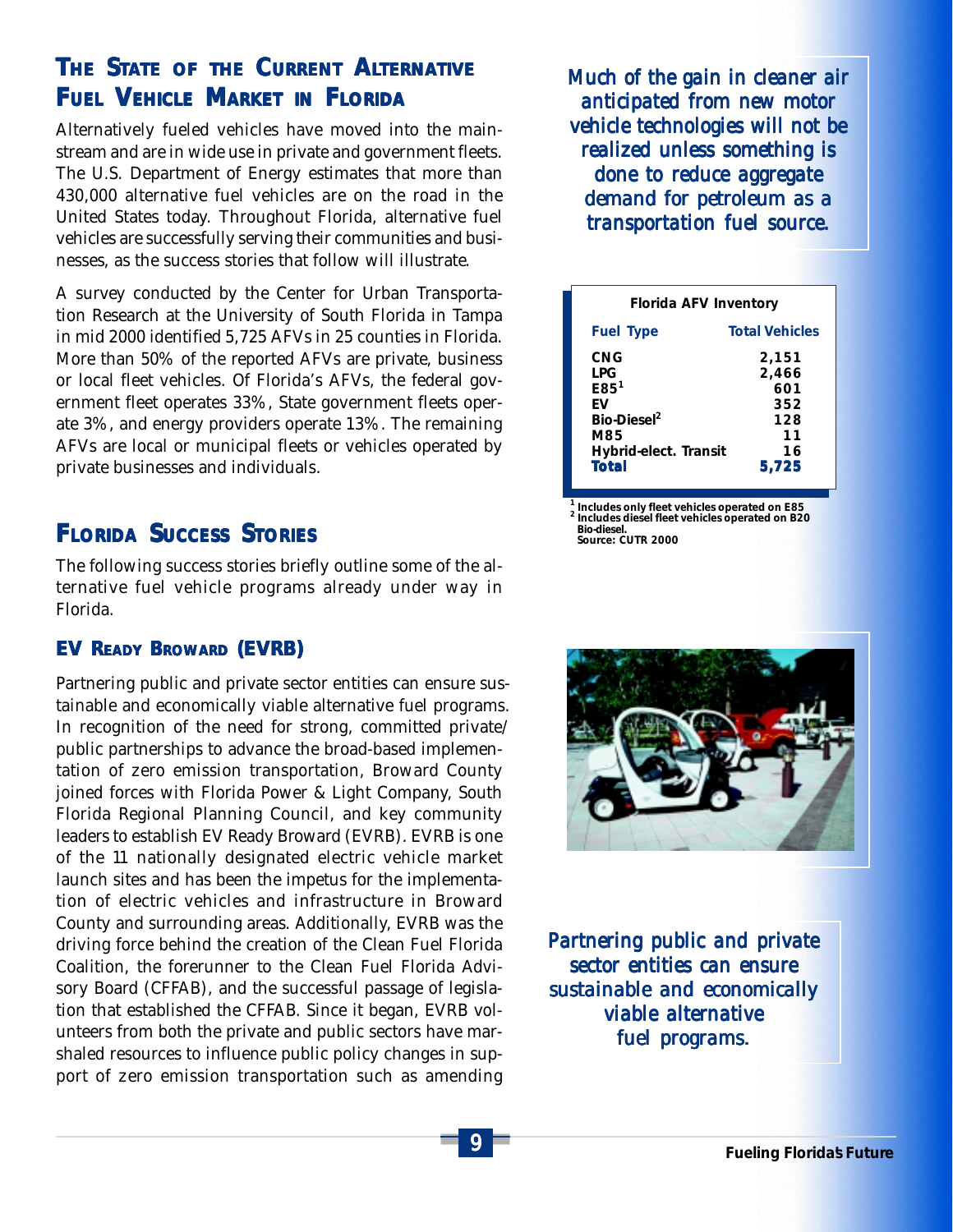*In FY2000, general fleet drivers In FY2000, general fleet in Broward County logged more than 600,000 miles operating on an alternative fuel, resulting in fuel cost savings of \$22,000, cost savings of a reduction of more than 140,000 pounds of carbon dioxide emissions, and the displacement of more than 41,000 gallons of gasoline.*



*In 2000, Gold Coast In 2000, Clean Cities Coalition programs Clean Cities Coalition programs placed in service 22 CNG vehicles and 3 bi-fuel propane vehicles, which will displace over 20,000 gallons over of gasoline annually.*

Broward County Building Codes to require all single-family homes to be built EV ready. Education and community outreach have been the cornerstones of EVRB, with volunteers working with area high schools in the building of electric vehicles and bringing awareness to younger students about electric transportation and environmental benefits.

EVRB and Gold Coast Clean Cities Coalition work together to maximize the membership and resources of both groups, creating a strong synergism for the implementation of alternative fuel vehicles in the South Florida area. EVRB's Community Transportation Initiative discussed in the public transit systems is a good example of these two groups' collaborative efforts.

### *GOLD COAST CLEAN CITIES COALITION*

The Gold Coast Clean Cities Coalition (CCC), based in Broward County in southeast Florida, is a prime example of the impact that clear leadership, dedication, and public/private partnerships can play in the promotion of alternative fuel use. Almost 2,200 alternative fuel vehicles are operating in the area by organizations and agencies such as the local police, Broward County, and the United States Postal Service. Miami Beach, Deerfield Beach, Coconut Creek, Sunrise, and Ft Lauderdale all operate alternatively-fueled transit buses. More than 60 alternative fuel vehicle refueling sites were added in the coalition area in 1999, and it is estimated that more than one million gallons of gasoline and diesel fuel are being displaced annually because of the use of alternative fuels.

Several successful cooperative agreements promote the use of alternative fuels in the area, with one program providing vehicle cost rebates for alternative fuel fleet operators. The program used U.S. Department of Energy (DOE) grant funds and local matching funds to purchase 22 CNG vehicles and 3 bi-fuel propane vehicles, which are estimated to travel over 300,000 miles annually and will displace over 20,000 gallons of gasoline.

#### *BROWARD COUNTY*

Broward County began its Alternative Fuel Vehicle (AFV) program in 1988, and, since that time, more than 193 AFVs have been introduced into the County's general-purpose fleet, utilizing compressed natural gas, liquefied petroleum gas (propane), and electricity as fuel. In FY2000, general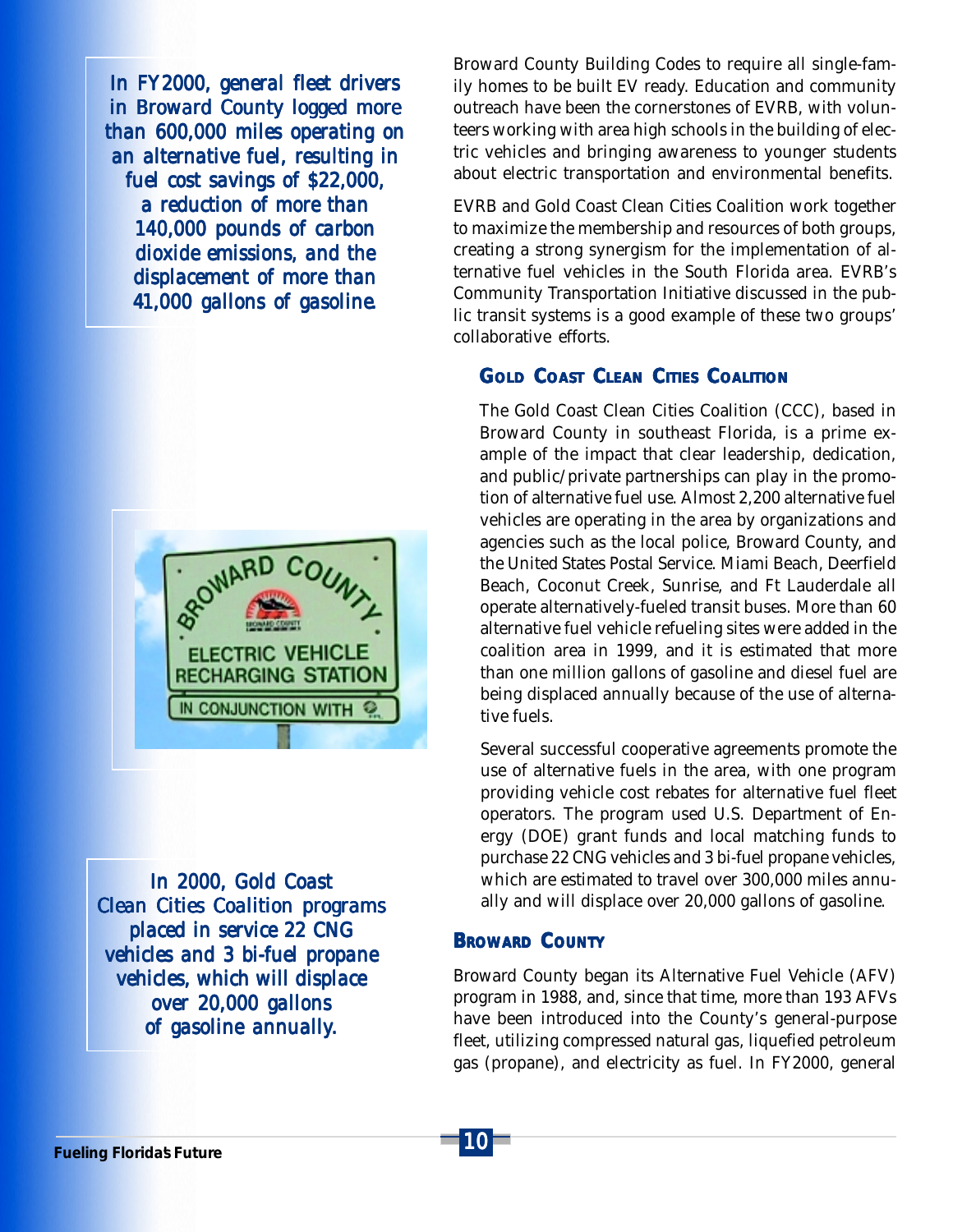fleet drivers logged more than 600,000 miles operating on an alternative fuel, resulting in fuel cost savings of \$22,000, a reduction of more than 140,000 pounds carbon dioxide emissions, and the displacement of more than 41,000 gallons of gasoline. As a result of this success, significant expansion plans are under way.

#### *CITY OF SUNRISE*

Sunrise, in Broward County, has been using alternative fuels since 1993 and is success story on two levels—AFV operation and alternative fuel provider to other fleets. Currently, the City operates 140 CNG AFVs, the bulk of which are operated by the police department. The City has both dedicated and bi-fuel vehicles and uses approximately 100,000 gasoline-equivalent gallons of CNG annually.

The City also partnered with the U.S. Postal Service (USPS) to provide an overnight fueling site on USPS property, which serves both the USPS and the City. The City facilitated the installation of the station and trained USPS supervisors to operate the fuel dispensers, resulting in the City's municipal gas utility expanding its market and increasing revenues while allowing the USPS to meet federal compliance.

#### *SARASOTA COUNTY*

The Sarasota County Sheriff's Department has been using LPG since 1978 and has more than 225 bi-fuel vehicles. The Department's vehicles travel more than 5 million miles per year and consume more than 330,000 gasoline-equivalent gallons of LPG, saving more than \$100,000 per year in fuel costs. The program also reduces emissions of CO by 6 tons per year, and  $\mathrm{CO}_2$  by more than 2 million pounds per year. Additionally, the Sheriff's emergency response vehicles are in a better position to maintain operations and serve the community as its vehicles can operate on either gasoline or LPG.

#### *NEIGHBORLY SENIOR SERVICES*

Located in Clearwater, Neighborly Senior Services (NSS) serves the retirement community in Pinellas County, providing adult day care, in-home care, meals and transportation. NSS has been using bi-fuel CNG buses since 1980, operating 47 vehicles, including 27 bi-fuel CNG buses. NSS uses approximately 52,000 gasoline-equivalent gallons of CNG annually and expects fuel savings in excess of \$40,000 for fiscal year 2000. Additionally, the organization has reduced annual emissions of CO by 18,000 lbs and NOx by over 1 ton.

*The Sarasota County Sheriff's Sarasota County Department's vehicles travel Department's vehicles more than 5 million miles per more than 5 million per year and consume more than 330,000 gasoline-equivalent gasoline-equivalent gallons of LPG, saving more than \$100,000 per year 00,000 per year in fuel costs. in fuel* 



*NSS uses approximately 52,000 gasoline- 52,000 gasolineequivalent gallons of equivalent gallons CNG annually and expects fuel savings in excess of \$40,000 for excess of \$40,000 fiscal year 2000. year*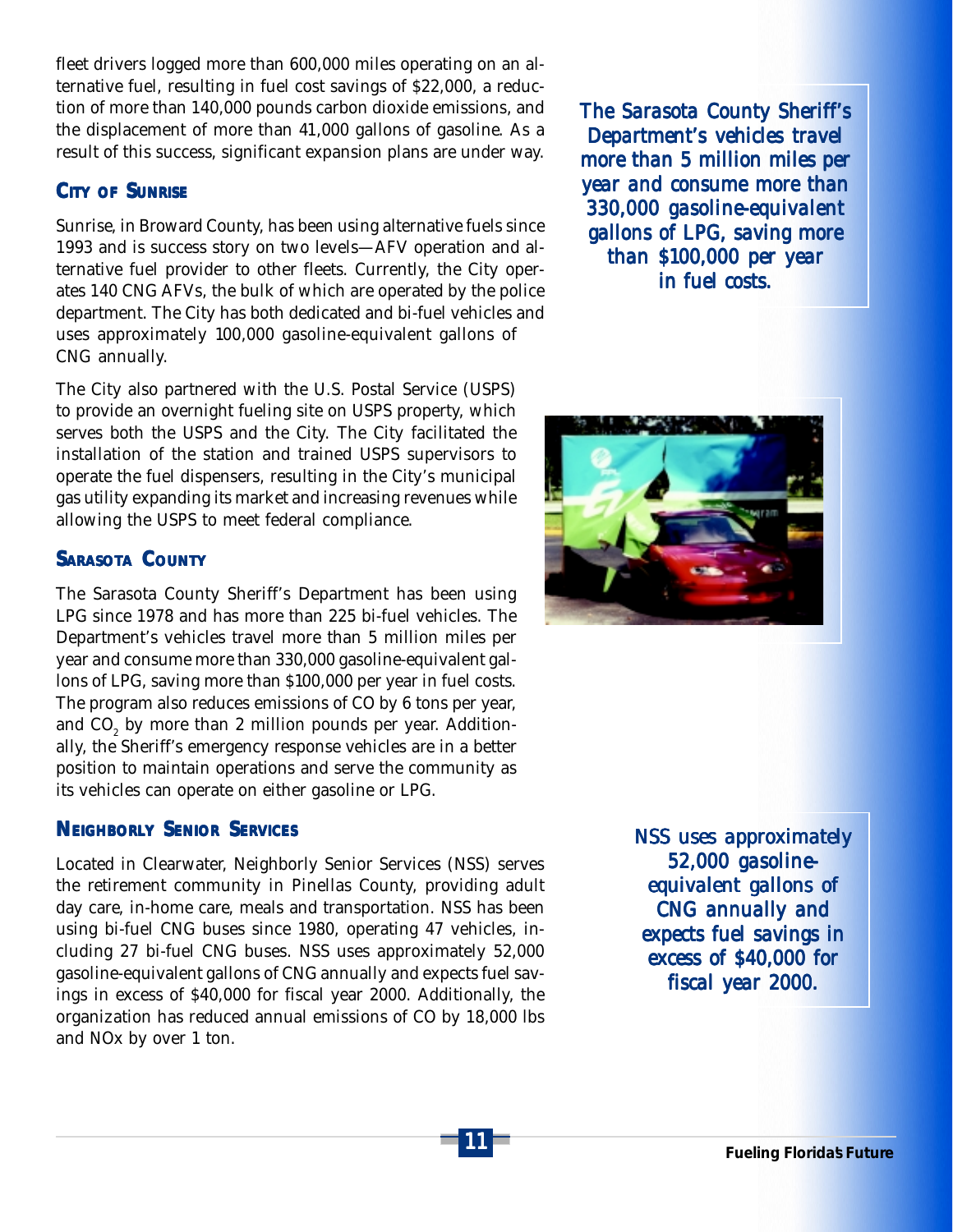*The Miami Beach Transportation Management Association estimated that its Electrowave System service has eliminated more than 3.7 million vehicle miles in one of South Florida's one of South most heavily congested transportation areas. transportation* 



*In recognizing the need to expand concentrated areas of expand areas of alternative fuel activity, the concept of a clean fuel concept of fuel corridor was developed to link AFV fleets and increase alternative fuel use.*

#### *PUBLIC TRANSIT SYSTEMS*

Florida has a number of successful, high profile alternative fuel transit systems in operation. Transit systems are an ideal application for alternative fuels, since vehicles are centrally fueled, remove single or low occupant vehicles from the roads, and bring new technologies into direct contact with the general public. Replacing one diesel transit bus is an easier challenge than achieving the replacement of 100 light duty vehicles driven by the average citizen.

The Miami Beach Transportation Management Association recently expanded its fully-electric transit buses (the Electrowave system) to 11 vehicles and has carried over 2.5 million passengers. It is estimated that the service has eliminated more than 3.7 million vehicle miles in one of south Florida's most heavily congested transportation areas. In early 2001, the City of Coconut Creek will place in service four 22 seat hybrid-electric / propane transit buses, with service routes connecting with two other transit systems in Broward County.

#### *CLEAN FUEL CORRIDORS*

In recognizing the need to expand concentrated areas of alternative fuel activity, the concept of a clean fuel corridor was developed to link AFV fleets and increase alternative fuel use. The Space Coast Clean Cities Coalition on Florida's west coast analyzed a number of existing alternative fuel vehicle fleets within close proximity to both each other and the Florida Gas Transmissions Pipeline. It was found that the vehicles trav-

eled in the most part in a north / south direction along US Hwy 1 and I-95, and in an east / west direction along I-4 and SR 50. The coalition coordinator identified 12 potential refueling sites at 25-mile intervals along these corridors, and approached the District 5 office of the Florida DOT, the General Services Agency (GSA) at the Kennedy Space Center, and Patrick Air Force Base to share refueling information and needs. Partnering with NUI City Gas, the fleet operators and the coalition established a series of CNG refueling sites incorporating a new design of refueling equipment that uses the pipeline pressure to power the compressor. The stations are unmanned, with common card-type readers for recording and billing, and al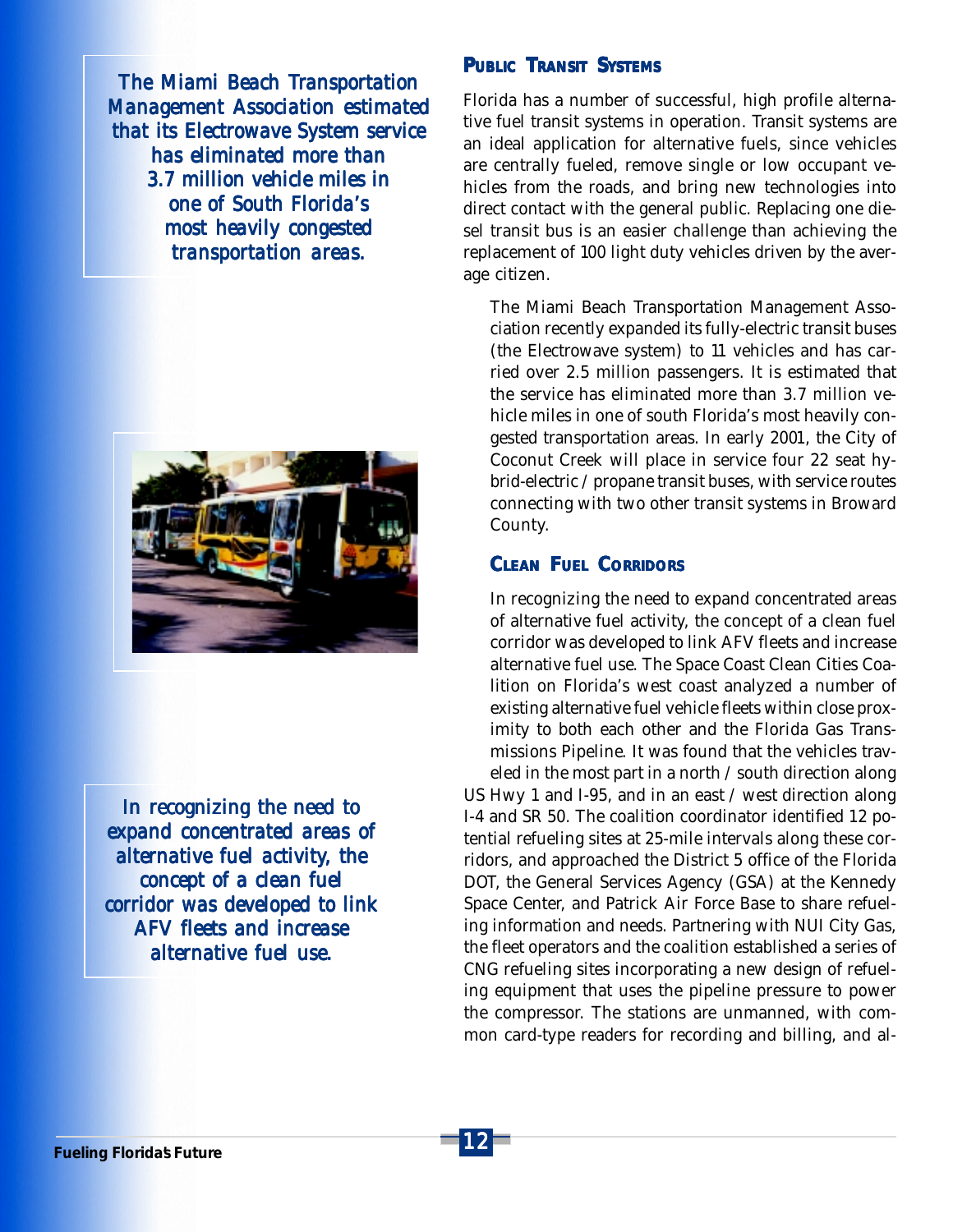low the AFV drivers to operate their vehicles in a muchexpanded area. As volumes increase, the sites will be converted to public access with commercial credit cards readers similar to those at gasoline stations.

### *WHAT ARE SOME OF THE CURRENT OBSTACLES TO EXPANSION OF THE AFV MARKET?*

Significant and ongoing alternative fuel vehicle programs are already established in Florida. However, there are several barriers to further expanding the AFV market in the state, particularly into the private, non-fleet sector. The obstacles include fuel and vehicle availability and consumer awareness.

Operators of alternative fuel vehicles must be able to refuel in a cost and time efficient manner, with refueling infrastructure access comparable to traditional fuels. The question is whether it is best to first ensure that a sufficient level of refueling infrastructure is in place, or to ensure that a large enough fleet of alternative fuel vehicles is in place that will patronize the refueling sites. The answer is that a simultaneous rollout of both must occur, as vehicles without fuel are just as ineffective as refueling sites without customers.

Growth in the Florida AFV market initially revolved around fleet use, and Energy Policy Act (EPACT) mandated government and energy provider operators. However, EPACT mandates address only new vehicle acquisitions, not conversion of older vehicles, and the mandates will not create the impetus or critical mass for a sustainable alternative fuel market. Accordingly, future growth in the alternative fuel market must come from the private-use sector.

Understanding the pricing of alternative fuels is another obstacle for market development. Most alternative fuel vehicles are presently more expensive than their conventional counterparts in initial cost; however, they may be less expensive over the full operating life cycle of the vehicle. Consumers and policy makers lack the knowledge to make fully informed decisions and require information that facilitates meaningful comparisons of the benefits and costs of alternative fuel and vehicle choices. Providing a clear understanding of the alternative fuel vehicle choices and fuel options is essential for market growth.

13

*Significant and ongoing alternative fuel vehicle programs are already*  $ext{ablished in Florida.}$ 

*Operators of alternative fuel vehicles must be able to refuel in a cost and time efficient manner efficient manner, with refueling infrastructure access comparable to traditional fuels. traditional fuels.*

*Providing a clear Providing understanding of the alternative fuel vehicle choices and fuel options is essential for market growth. essential for*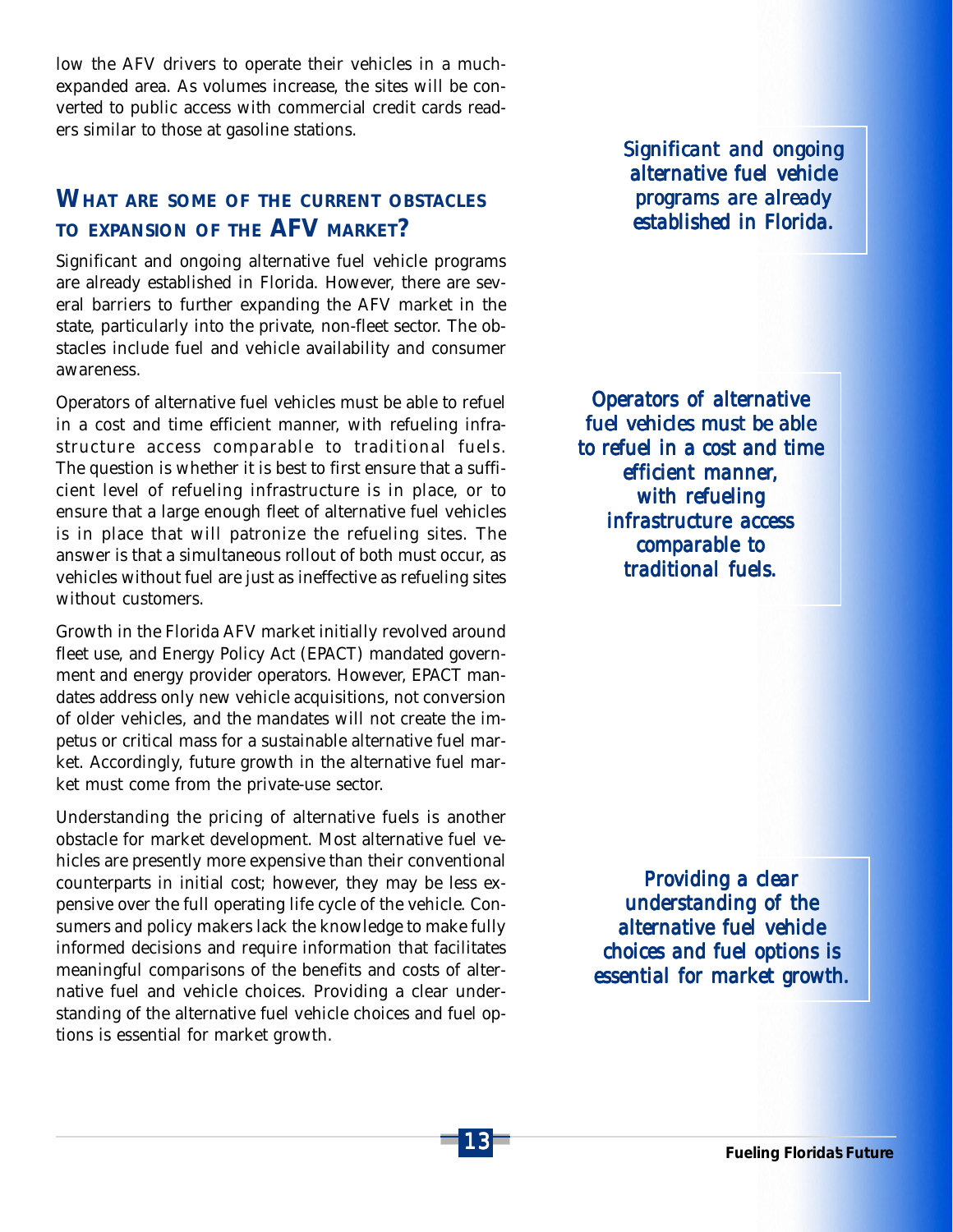*Through development of an alternative fuel of an fuel market, Florida can improve energy security, create additional economic additional economic activity for the state, activity for attain a competitive edge, and address the needs of the statewide consumer market. market.*



*As a supplier of As a supplier of emerging technology automotive components, Florida can position itself to take advantage of take of new markets both domestically and internationally.*

### *THE CASE FOR ENHANCING THE ALTERNATIVE FUEL MARKET IN FLORIDA*

Florida can stake a claim in emerging technologies through the development of an alternative fuel market. In doing so, the state can improve energy security, create additional economic activity for the state, attain a competitive edge, and address the needs of the statewide consumer market.

Florida has a number of qualities essential in the creation of an advanced technology vehicle industry and market:

It is a state dependent upon transportation for its national and international tourists and its extended geography and flat topography are ideal for many alternative fuel vehicle types.

It serves as the point of departure or entry for much of Central and South America.

It has a relatively warm climate that supports use of multiple alternative fuel types.

As a result, Florida is targeted by auto manufacturers as one of the key early markets for advanced vehicles. Representatives from vehicle Original Equipment Manufacturers and energy providers have stated that Florida is one of the strongest markets for these vehicles. The rationale given includes the prevalence of two-car households with one of the vehicles being for short distance use. Shorter trip lengths associated with an aging population and commuting patterns in the state also support this view. All of these elements point to a strong market for these vehicles in our state.

As a supplier of emerging technology automotive components, Florida can position itself to take advantage of new domestical and international markets. The state already has an established base of both current and leading-edge technology businesses. The Florida vehicle manufacturing industry, including automobile, truck, rail, and small and industrial vehicle segments, is concentrated in two areas: vehicle suppliers providing parts, which provides the majority of the employment, earnings, and output base for the industry in the state; and a growing number of companies serving niches in the advanced vehicle technologies industry, including maglev, electric bicycle, small electric vehicles, component suppliers to the EV and electric / hybrid bus manufacturers, fuel cells, and the production of hydrogen, ethanol and bio-diesel. These companies have identified areas such as electric vehicle maintenance, fuel cell research, and alternative fuel technology development as having the potential to grow as new markets for vehicles grow. More than 50,000 employees are reported at over 1,200 firms involved in these sectors in Florida. Florida can leverage the existing alternative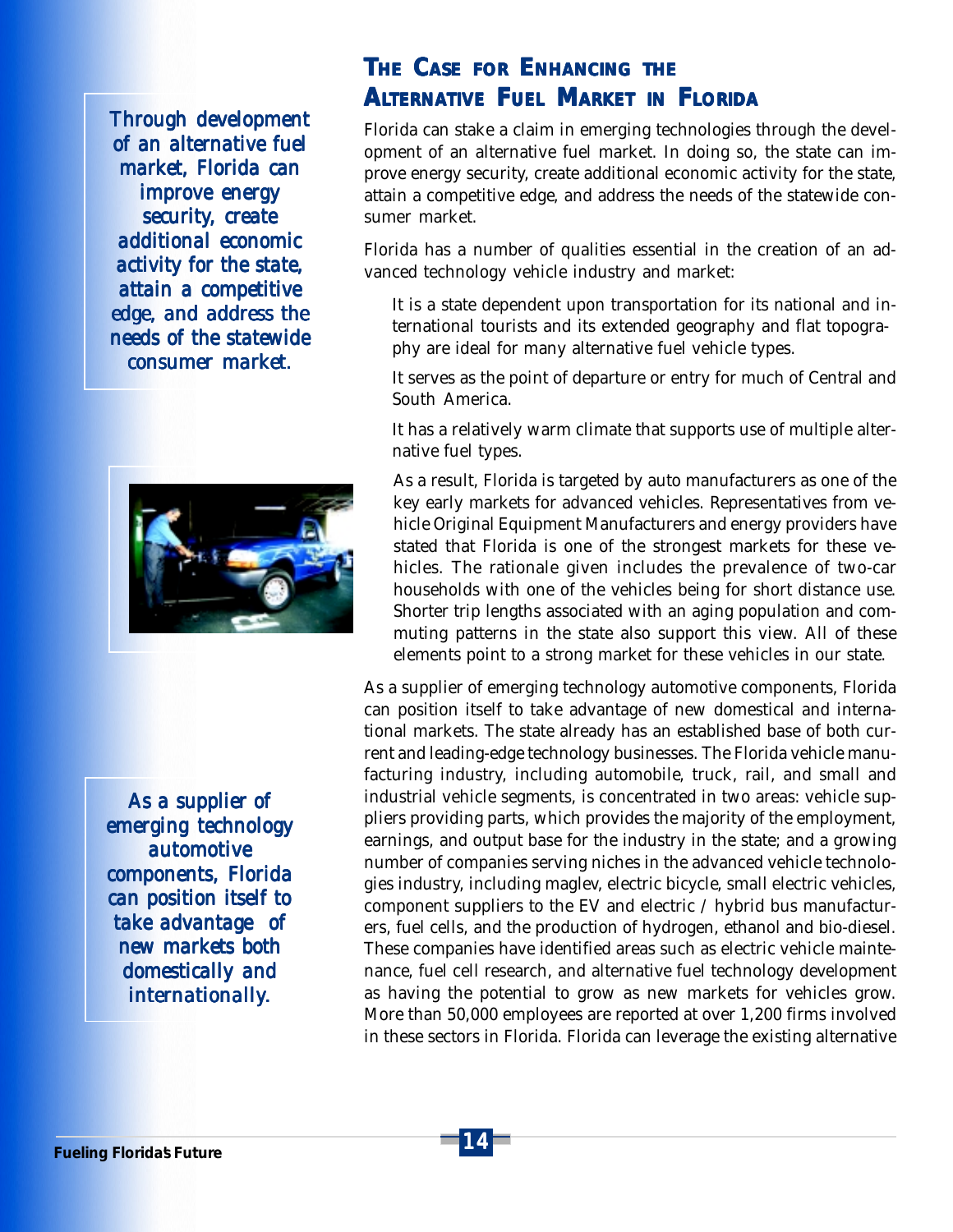fuel vehicle market and the current business activity in this sector into a program that will improve energy security, capitalize on the business potential, develop a higher level of economic competitiveness, and address consumer needs.

#### *THE POTENTIAL FOR CONTRIBUTING TO ENERGY SECURITY*

Florida can do its part in reducing the U.S. dependence on imported petroleum. A secure source of energy means both a stable supply and a stable price. The U.S. holds approximately 6% of current known oil reserves and is highly dependent upon foreign sources of oil. In July 2000, the U.S. released oil from the Federal Strategic Petroleum Reserve in an effort to ensure adequate supplies at reasonable prices for consumers. For both the U.S. and Florida, a reduced dependence on imported oil can minimize the effects of oil price increases and protect the state from concerns over supply issues. Futhermore, the U.S. refinery system has little excess capacity, and continuing growth in the number of distinct gasoline types being delivered to different locations increases the potential for temporary supply disruptions and increased price volatility. Disruptions to the supply of petroleum to Florida would have significant and adverse effects on Florida's economic activity and growth.

Motor fuel consumption in Florida will exceed 20 million gallons per day in 2001. At projected growth rates, daily consumption will exceed 28 million gallons by 2020. By that time, U.S. dependence on foreign oil resources is projected to exceed 64% of annual consumption. Indeed, Florida must be especially concerned, because it

has experienced considerable growth in both population and affluence over the last 25 years, leading to above-average growth in motor vehicle ownership, vehicle miles traveled, and gasoline consumption. By the mid-1990s, Florida had one of the highest rates of gasoline consumption in the nation. In 1996, median per-capita gasoline consumption in Florida was 525 gallons per year, compared with only 482 gallons per year in the rest of the U.S. (excluding California). Use of alternative fuel vehicles will greatly diversify the type of fuel used reducing the amount of petroleum that the U.S. and Florida imports and reducing the threat associated with disruptions in the oil supply.

*Disruptions to the supply of Disruptions to the petroleum to Florida would have significant and adverse*  $effects$  on Florida's economic *activity and growth. and* 



*Life of proven reserves for each country differs due to consumption patterns. Source: BP Oil Statistical Review, 1999*

*Florida must be especially concerned about oil concerned about oil consumption, because it has consumption, because has experienced considerable growth in both population and affluence over the last 25 years, affluence last 25 years, leading to above-average growth in motor vehicle*  $ownership, vehicle miles$ *traveled, and gasoline consumption. consumption.*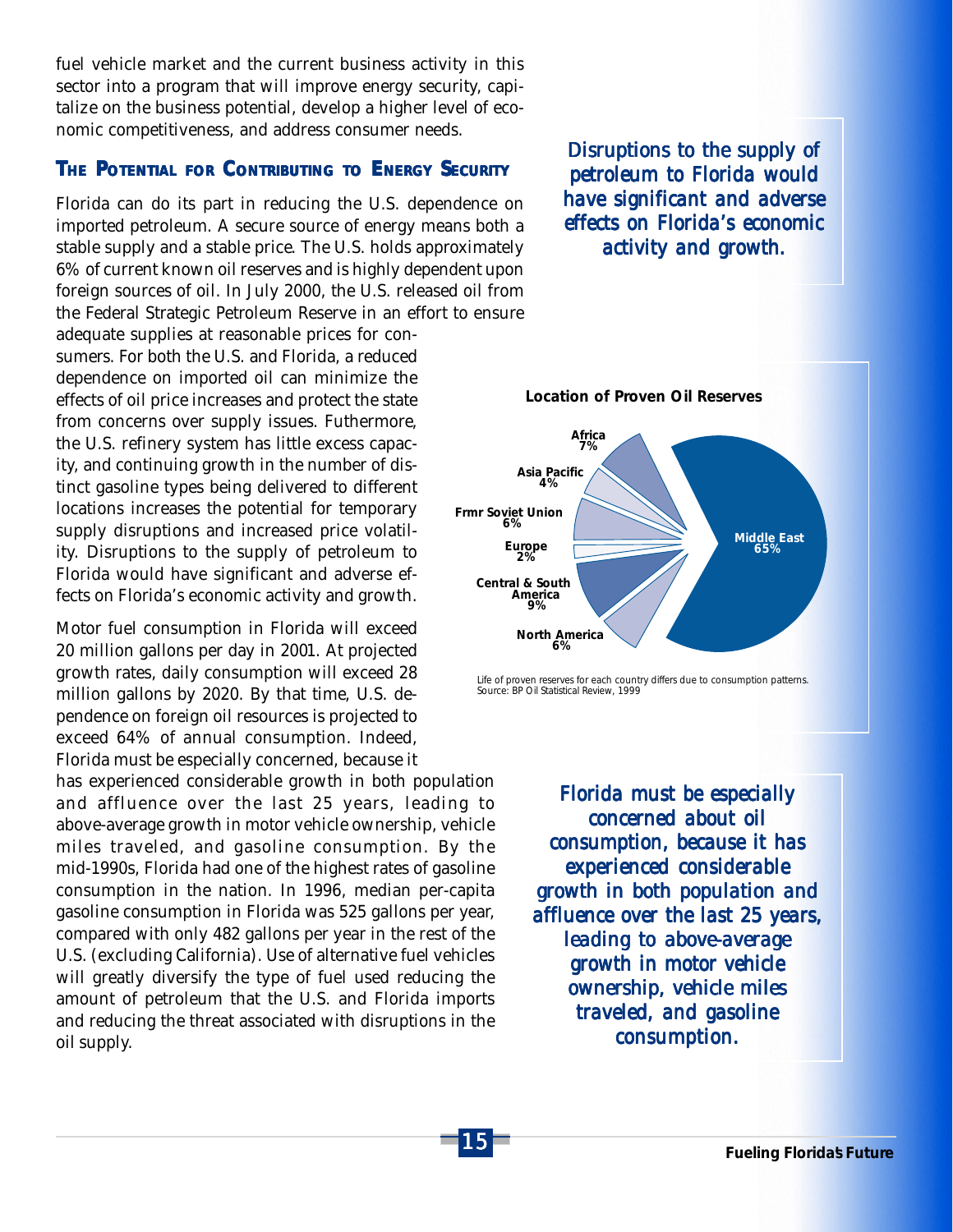#### *THE POTENTIAL FOR INCREASED BUSINESS AND FOREIGN TRADE*

Diversifying the supply of fuels used for transportation and identifying niche markets unique to Florida make good business sense and can position Florida as a national leader in new technologies and transportation alternatives. Currently, almost half of the cost per gallon of fuel purchased by Florida consumers goes to crude oil producers. Without affecting the economic viability of the refiners, marketers, distributors, or state revenues, there exists enormous revenue potential for Florida-based alternative fuel providers to establish a viable business sector.

*Diversifying the supply of fuels used for transportation and identifying niche markets unique to Florida make good business sense and can position Florida as a national leader in new technologies and transportation alternatives. transportation alternatives.*



*Florida is in an excellent Florida is in an excellent geographic and economic position to serve the Central and South American markets.*

Three alternative fuel types are already produced in Florida. Ethanol is produced in Bartow, bio-diesel is produced in Lakeland, and hydrogen production takes place in Pace. Each of these fuels, plus existing LPG and CNG suppliers and electric energy providers, all have a substantial market potential.

An example is the bio-diesel facility in Lakeland, which has a production capacity of approximately 5 million gallons annually. All diesel vehicles can run on bio-diesel, with little, if any, modification. For significant reductions in pollution levels, a B-20 blend (20% bio-diesel, 80% petro-diesel) is commonly used. A potential market for this may be the Florida School bus system. Florida has the 7th largest school bus fleet in the nation, carrying more than one million school children daily. If it operated on B-20 bio-diesel, the fleet would achieve an estimated 10 ton reduction in hydrocarbon emission and create a \$1.5 million market for bio-diesel producers.

Florida is in an excellent geographic and economic position to serve the Central and South American market. Volume of exports from the U.S. to Central and South America increased from \$932 billion to \$956 billion from December 1998 to December 1999. Given the expected population growth of 1.6% for Central and South America and the Caribbean, the number of vehicles in use in those countries will most certainly rise at a high rate. Mexico City alone has more than 4.2 million motor vehicles; and in some Central and South American locations, the number of motor vehicles has tripled in the past 15 years. This provides a great opportunity for the alternative fuels industry. There is also tremendous potential for vehicle and vehicle parts manufacturers that export their products abroad. Exports of cars and trucks to Brazil in August 2000 equaled \$2 million, while these exports to Mexico rose to \$263 million. Likewise, exports of automotive parts to Brazil in August 2000 were at \$45 million, and to Mexico at \$1.1 billion.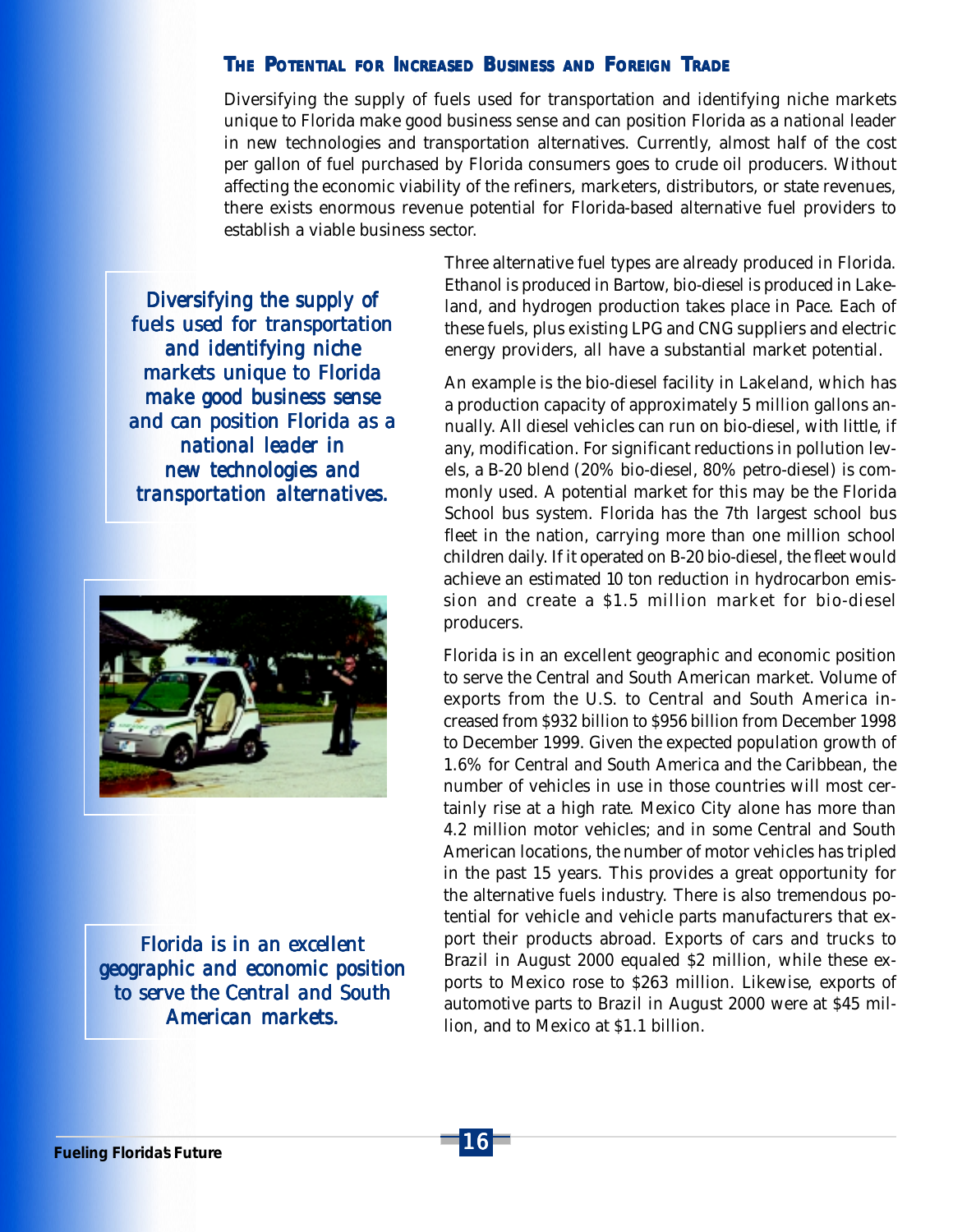**THE CONTRIBUTION TO FLORIDA'S ECONOMIC COMPETITIVENESS**<br>Florida, with more than 24 million acres of farm acreage, has potential to be a major producer of alternative fuel feedstock. Energy experts see the use of bio-engin Florida, with more than 24 million acres of farm acreage, has the potential to be a major producer of alternative fuel feedstock. Energy experts see the use of bio-engineered crops for fuels as one of the major economic innovations occurring in the next ten years. New genetic technologies that permit the cultivation of crops to produce fuels such as ethanol will allow regions to effectively grow gasoline and reduce dependence on imported oil.

Given the comparative lack of common borders with other states, many Florida businesses must expend proportionately more in fuel costs to deliver or receive goods from elsewhere in the United States. Developing an alternative to traditional petroleum based fuels will offer a choice to these businesses, and, if developed properly, could provide both a competitive edge for existing firms and an incentive for new firms to locate their operations in Florida.

#### *THE POTENTIAL FOR DEVELOPING A CONSUMER MARKET*

Florida is the fourth most populous state in the U.S. With a population of more than 15 million, including nearly 12 million licensed drivers and nearly 11 million licensed motor vehicles and light trucks, Florida's demand for motor vehicles and fuels is enormous. At current population growth rates, Florida adds an average of 100,000 households per year, creating an additional demand for new motor vehicles of almost 200,000 vehicles per year.

Opportunities for electric vehicles abound in Florida. Numerous senior citizen, tourist, and master-planned family communities exist throughout the state that lend themselves perfectly to electric or neighborhood vehicles. The potential for a low speed, short-range electric vehicles to become a key element of these communities is substantial.

Alternative fuel use has historically been seen as the domain of mandated fleet operators. These small and concentrated areas of alternative fuel activity, although a valuable source of experience and information, cannot provide the impetus for a sustainable AFV market. Petroleum consumption in Florida is projected to grow at an annual average rate of 1.8% between 2000 and 2020, relating to an increase in petroleum consumption in Florida on an annual basis of approximately 156 million gallons per year.

Targeting 15% of the incremental growth in petroleum consumption would create a Florida market for over 500 million gallons of fuel annually by 2020. At the projected fuel economies of new vehicles over the same period, this would equate to more than 12 billion miles driven using alternative fuels, valued in excess of \$750 million in revenues.

*Florida, with more than 24 million acres of farm acreage, has the potential acreage, the potential to be a major producer of to be a major producer of alternative fuel feedstock. fuel feedstock.*



*Targeting 15% of the incremental growth in petroleum consumption would create a Florida market for over 500 million gallons of fuel million fuel annually by 2020, 2020, valued in excess of \$750 million in revenues. in* 

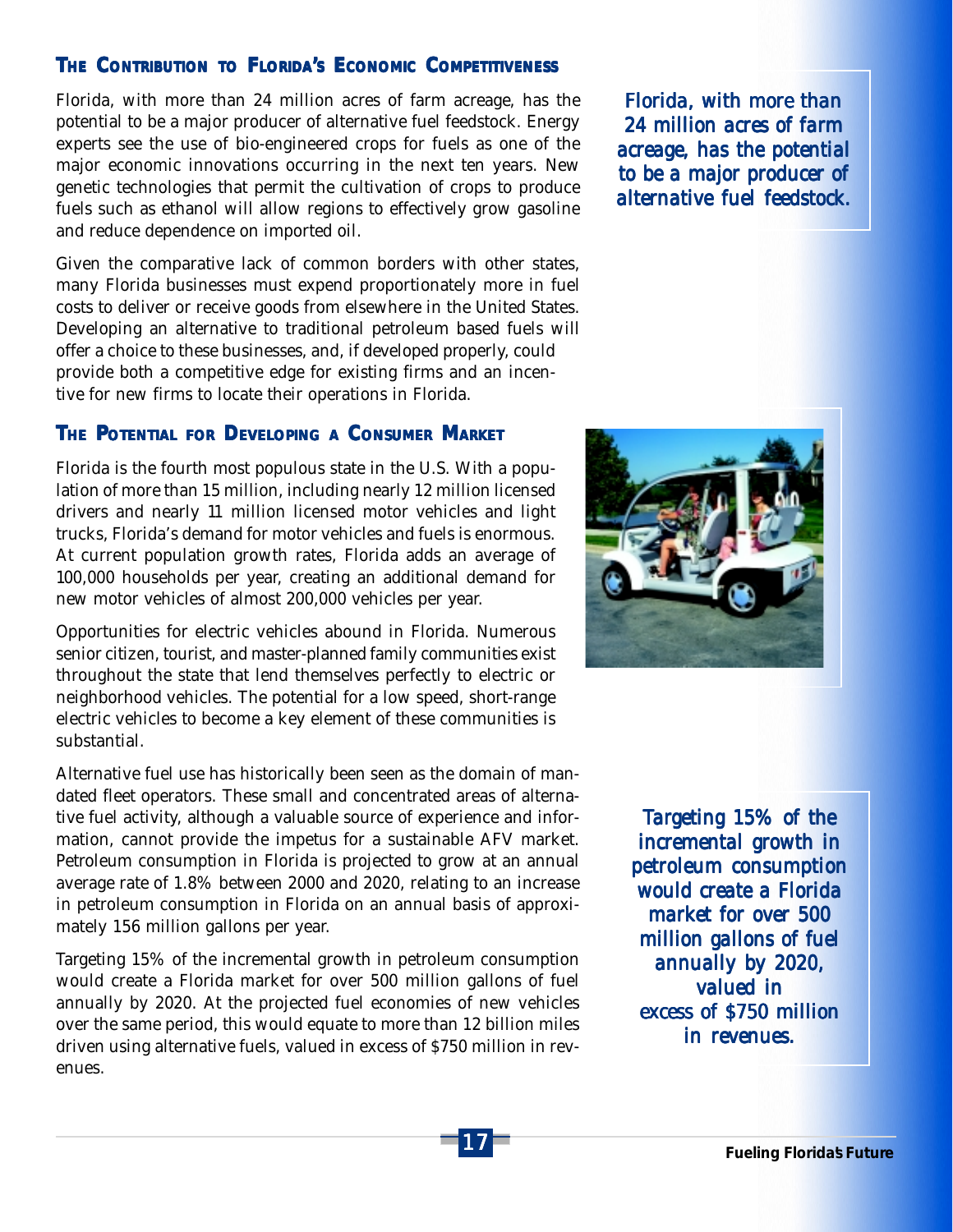#### *RECOMMENDATIONS*

There is significant additional effort required to thoroughly investigate and recommend strategies for the advancement of alternative fuels and alternative fuel vehicles in Florida. With the tremendous potential for Florida to contribute to energy security, increase business and foreign trade, contribute to Florida's economic competitiveness, and develop a consumer market, the following actions are recommended to enhance the use of alternative fuels in Florida.

#### *RE-ESTABLISH THE STATE SALES TAX EXEMPTION FOR SALE OR LEASE OF ELECTRIC VEHICLES AND RE-CHARGING INFRASTRUCTURE.*

An existing exemption for electric vehicles expired in June 2000. The exemption should be reinstated for the purchase or lease of all electric vehicles for road use, including low speed vehicles (LSVs), neighborhood electric vehicles (NEVs), and electric bikes. Further, it is recommended that all dedicated alternative fuel vehicles be provided with this exemption. This action will help to communicate the State's commitment to AFVs without eliminating any long-term revenue source from the tax base.

*There is significant is significant additional effort additional effort required to thoroughly investigate and recommend strategies recommend strategies for the advancement of alternative fuels of and alternative fuel alternative fuel vehicles in Florida. vehicles in* 

#### *WAIVE THE EXISTING REQUIREMENT FOR THE ALTERNATIVE FUEL TAX DECAL.*

The decal is currently required for propane and natural gas vehicles at a cost of between \$176 and \$336 annually as payment in lieu of the State portion of the motor fuels tax. While there is a legitimate concern that, when the growth of AFVs becomes significant, there could be a deleterious effect on transportation funding, the current system of alternative fuel taxation is inequitable and not supportive of promoting cleaner burning motor fuels. With 64% of the propane and natural gas fleet currently registered to government agencies, the impact on tax revenues will be minimal in the short run. The current decal process is onerous and difficult to enforce.

*IN CONJUNCTION WITH THE APPROPRIATE STATE ENTITIES, HAVE THE CLEAN FUEL FLORIDA ADVISORY BOARD CONDUCT A TAX POLICY STUDY.*

While the enabling legislation that created the Board calls for consideration of the impact on transportation funding, it is recommended that, in conjunction with the recommendation for the elimination of the decal, an equitable taxation plan be developed to be forwarded to policy makers for consideration in the year 2002 legislative session. Some alternative fuels are exempt from a portion of the federal fuel tax, others pay no state motor fuel tax, some are taxed identically to gasoline, and still others have not yet been addressed in the state statute. The impact of new engine technologies and improved fuel efficiencies on the collection of motor fuel taxes at federal, state, and local levels and the resulting decrease in available funding for highway maintenance and capacity improvements on the state highways should be addressed.

18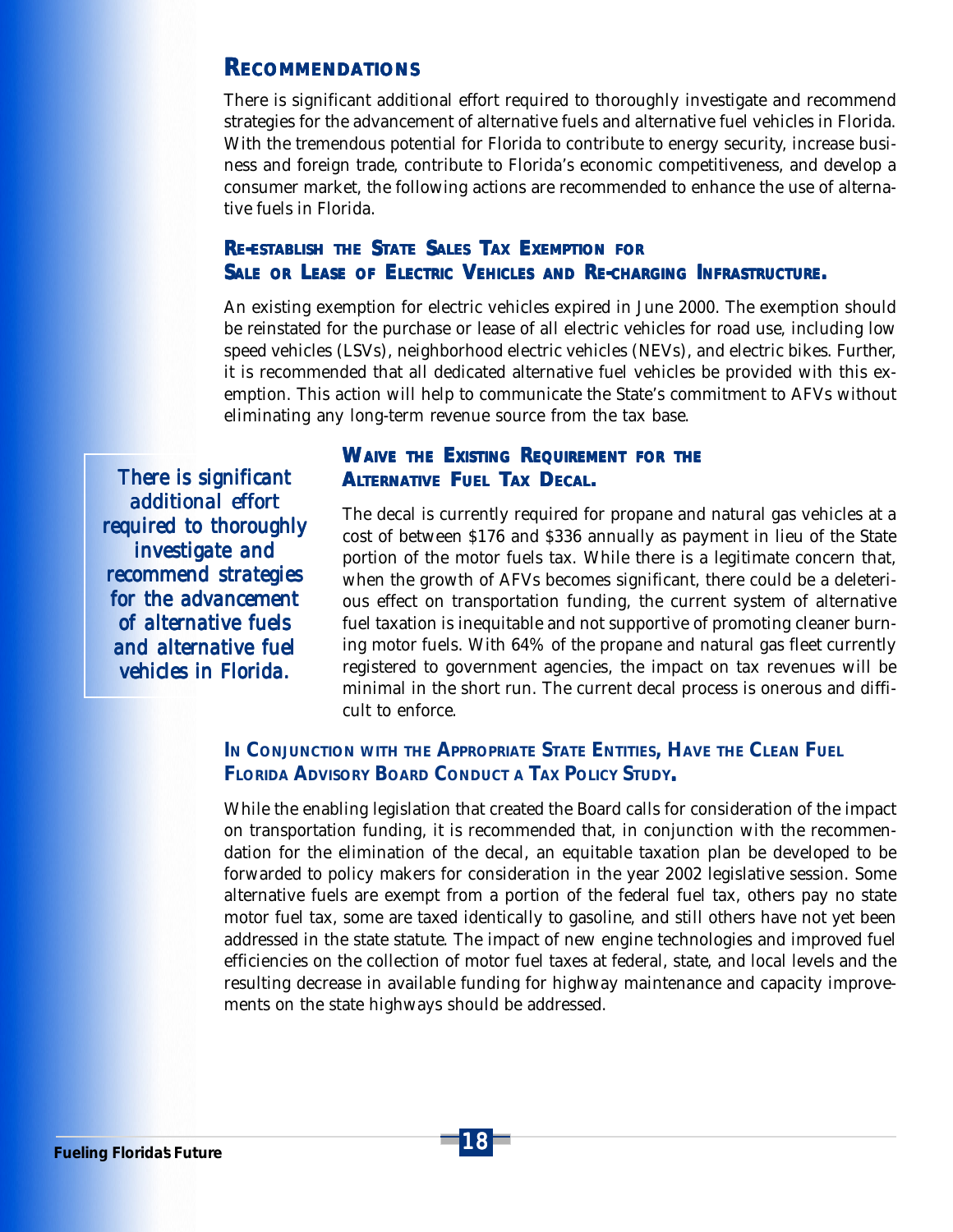### *APPROPRIATE A SUM IN THE FY 2002 BUDGET FOR CLEAN FUEL PROGRAM DEVELOPMENT.*

There are currently no remaining resources for the Department of Community Affairs' Energy Office or the Clean Fuel Advisory Board to fulfill their mandate. A \$500,000 appropriation would allow the Department to continue program development and public awareness initiatives that the Board is contemplating. As a part of the Board's continuing program development process, it will study and make recommendations regarding financial, regulatory, and policy incentives for the acquisition and operation of heavy-duty, medium-duty and light-duty AFVs, low speed vehicles, and electric bicycles. In addition, until a statewide program is proposed, a portion of this appropriation could help ensure the continued viability of the Clean Cities Coalition approach.

### *MOVING FORWARD*

The Board envisions that this report forms the basis of an ongoing effort to evaluate the strategic fit of alternative fuels in Florida. In the immediate future, it is important to conduct a more thorough analysis of the economic, social, national security and environmental consequences of current energy use.

To be effective decision makers, the Florida Governor and legislators will need an evaluation of incentives, support, and co-funding programs that have been applied or proposed both in Florida and nationally for increasing the use of alternative fuels. This may include an analysis of tax and emission credits and emissions trading. The adoption of performance standards for use by State agencies should be assessed as a means to provide support to the goal of increased alternative fuel use. Education programs should be developed and implemented for their potential to create a consumer market as well as to address future technology requirements. Community outreach efforts can also assist in raising public awareness and enthusiasm to help create the critical mass to ensure a healthy and sustained market for AFVs. Nationally and within Florida, the Clean Cities programs have had considerable success in reducing petroleum consumption and emissions of pollutants. These approaches should be further evaluated to determine their fit in energy policy for the state. Thirteen states have adopted emission limits for truck and bus engines. Consideration should be given to adopting similar emission limits in Florida.

This work can be realized through the ongoing efforts of the Clean Fuel Florida Advisory Board and the Department of Community Affairs. With continued support, a long range plan can be developed that will include recommendations beyond those included here and establish a strategic direction for expanding the use of alternative fuels in Florida.

Broadening fuel choices will enhance Florida's competitiveness and help ensure a strong economic future. Through the increased use of alternative fuels, Florida can assure energy security, create new business opportunities, and enhance the environment. Florida can become a leader in these new technologies. Efforts must continue to plan and implement an alternative means of fueling Florida's future.



*Through the increased use of increased use of alternative fuels, alternative fuels, Florida can assure energy security, create new business business opportunities, and enhance the environment. environment.*

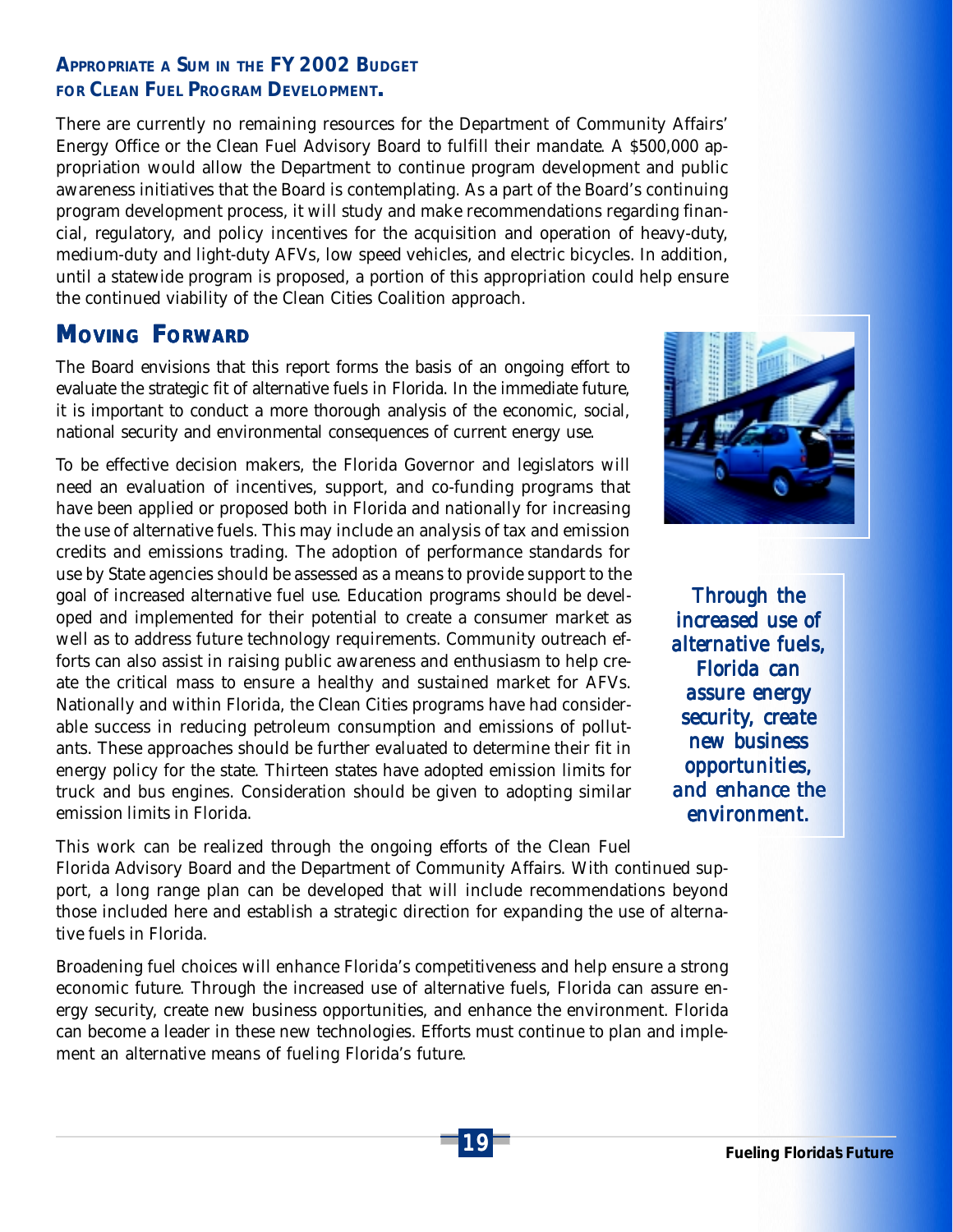This report was prepared by the Clean Fuel Florida Advisory Board with assistance from the Center for Urban Transportation Research at the University of South Florida.

Published by

*Florida Department of Community Affairs 2555 Shumard Oak Boulevard Tallahassee, Florida 32399-2100*

> *1-877-FLA-DCA2 (toll free) 1-877-352-3222 http://www.dca.state.fl.us*

> > **GOVERNOR** *Jeb Bush*

#### **SECRETARY** *Steven M. Seibert Seibert*

CHIEF OF STAFF *Pamela Duncan*

Produced by Center for Urban Transportation Research University of South Florida 4202 East Fowler Avenue, CUT 100 Tampa, Florida 33620

*January 2001*

*printed on recycled paper*